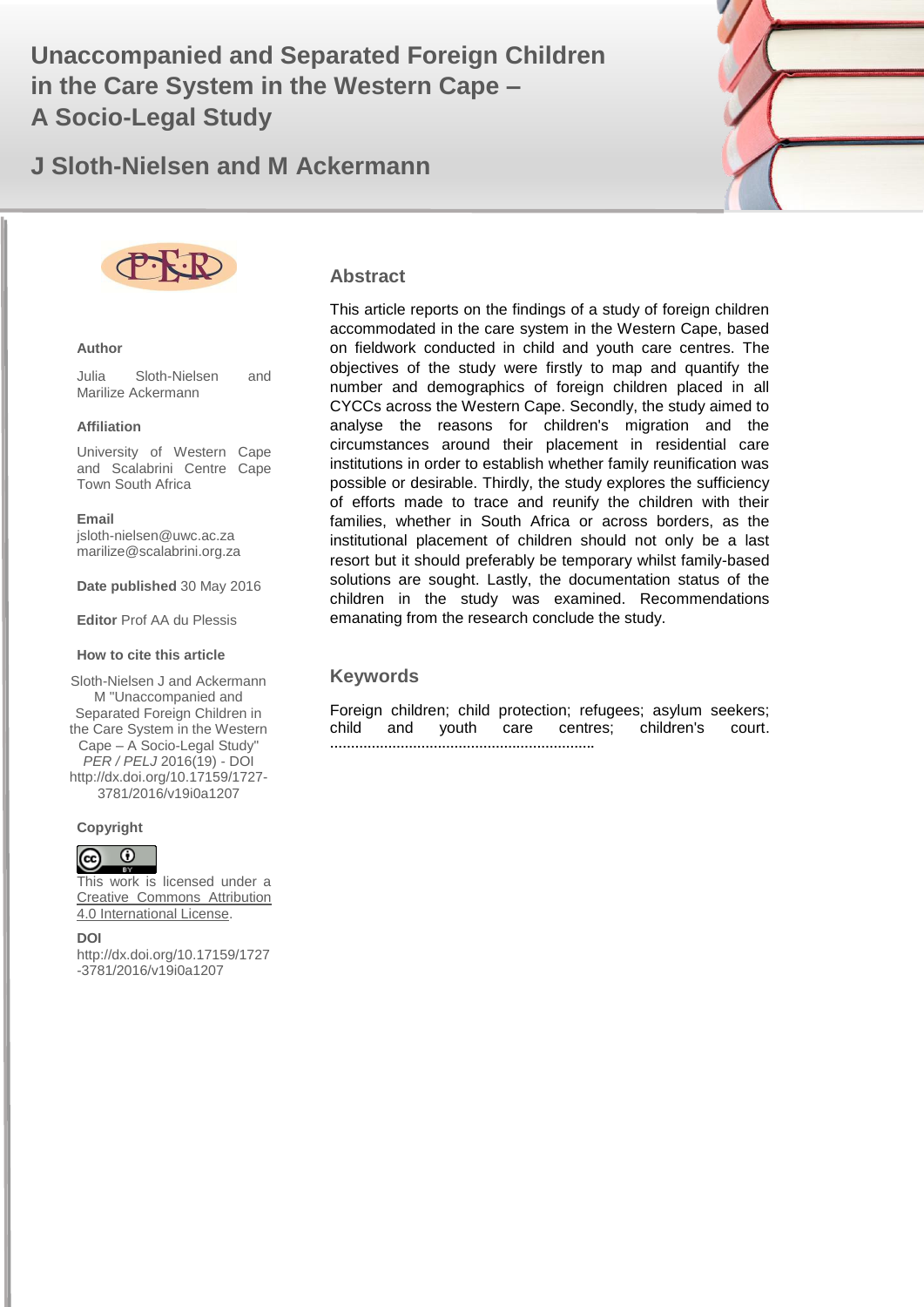# **1 Introduction**

The number, demographics and circumstances of unaccompanied and separated foreign children living in South Africa are unknown. Due to scarce and poorly maintained migration data, the prevalence of informal border crossing and the lack of official documentation, little is known about the reality of migration into South Africa, and the situation of unaccompanied child migrants in particular.<sup>1</sup> The Scalabrini Centre, a nonprofit organisation working with migrant and refugee communities in Cape Town, had been called upon to assist in resolving difficulties experienced by social workers relating to the cases of foreign children who had entered the child protection system through the Children's Court and been placed in care. These requests had been received on an *ad hoc* basis from a range of social workers. They related amongst other issues to the difficulty in obtaining the necessary documentation, challenges to legalising children's status in South Africa, and difficulties related to contact with the family and possible reunification. The researchers identified the need for a more comprehensive study of the concrete facts and specific challenges faced by foreign children in the child protection system, in order for the researchers to arrive at appropriate recommendations and possible solutions in law and practice to enable these children to better secure their rights.

Hence, this research involved an inclusive survey of all foreign children placed in child and youth care centres (CYCCs)<sup>2</sup> across South Africa's Western Cape Province. The study aimed to explore the ways in which South African migration law and policy intersect with children's rights. The objectives of the study were firstly to map and quantify the number and demographics of foreign children placed in all CYCCs across the Western Cape. This was necessary in order to obtain a bird's eye view of the magnitude and causes of the incidence of foreign children in the South African child care system, so as to formulate realistic and achievable proposals for the relevant government departments (the Department of Home Affairs, the custodian of migration issues, and the Department of Social Development, responsible for child protection). Secondly, the study aimed to analyse the reasons for children's migration and the

l \* Julia Sloth-Nielsen. BA LLB (Stel) LLM (Cape Town) LLD (Western Cape). Professor, Faculty of Law, University of the Western Cape. E-mail: jslothnielsen@uwc.ac.za.

<sup>\*\*</sup> Marilize Ackermann. BA LLB (Stel), LLM (Western Cape). Researcher, Scalabrini Centre, Cape Town. E-mail: marilize@scalabrini.org.za

<sup>1</sup> Anderson *et al* "Unaccompanied and Unprotected".

<sup>2</sup> According to s 191 of the *Children's Act* 38 of 2005, a Child and Youth Care Centre is a facility providing residential care to more than six children outside the child's family environment, and which provides certain therapeutic programmes.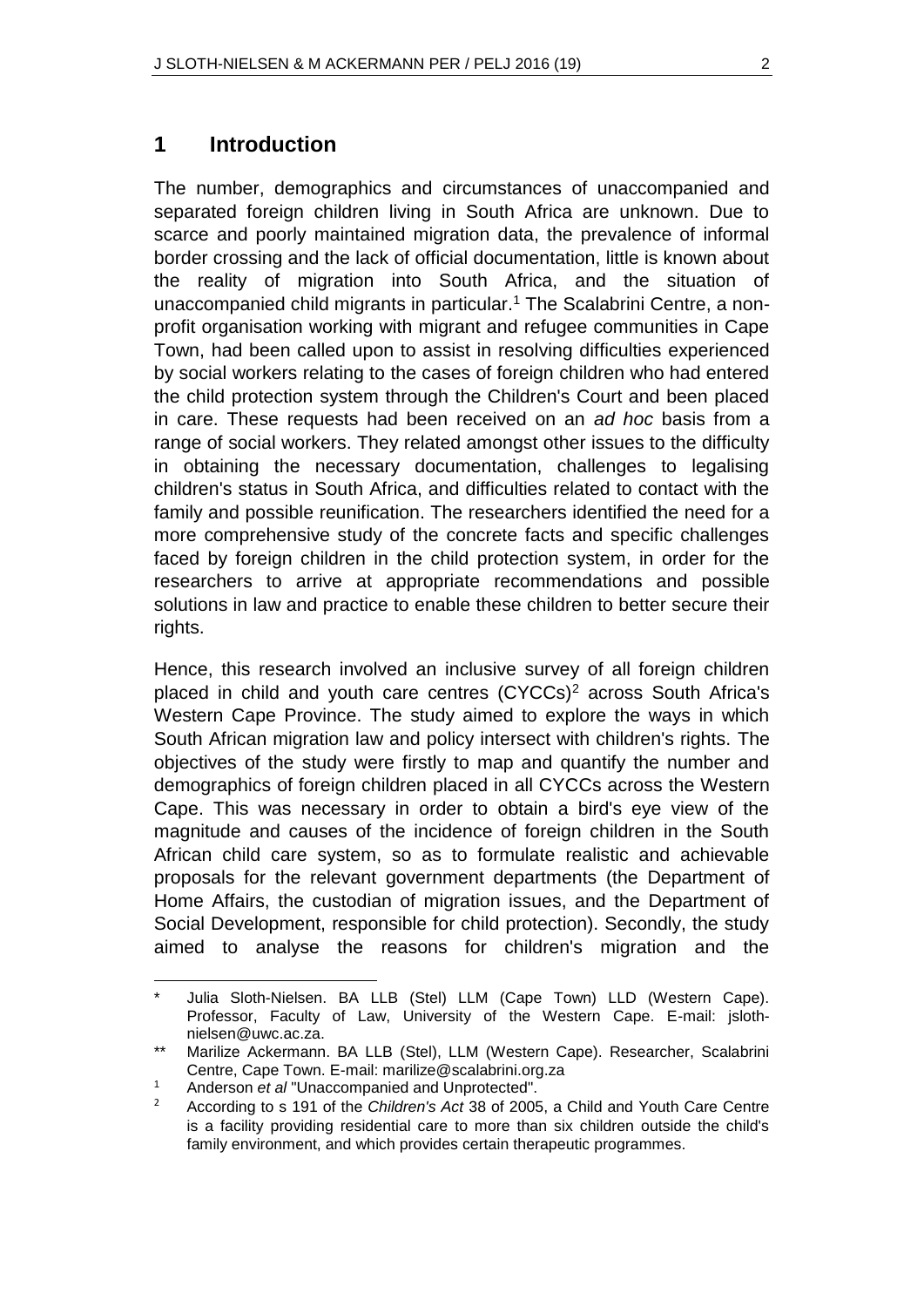circumstances around their placement in residential care institutions. This was necessary in order to establish whether family reunification was possible or desirable, or whether alternative durable solutions should be pursued. Thirdly, the study explores the sufficiency of efforts made to trace and reunify the children with their families, whether in South Africa or across borders. This was necessary as a result of the international guiding principle that the institutional placement of children should not only be a last resort but that it should preferably be temporary whilst family-based solutions are sought, in the quest to secure the children's best interests.<sup>3</sup> Lastly, the children's documentation status and pathways to durable documentation solutions were assessed. The objective of this dimension of the study was twofold: first, the absence of documentation to prove identity leaves children vulnerable to later arrest, detention and deportation once they exit the care system; and second, foreign children who lack documentation may be at high risk of statelessness if they cannot lay claim to the nationality of their country of origin.

# **2 Literature review**

At the international level a vast body of literature on child migration is available, such as documentation produced by the United Nations High Commission for Refugees and the International Organisation for Migration.<sup>4</sup> The literature acknowledges the multidimensional nature of child migration, which can be occasioned by emergencies, natural disasters, war and exploitation, but equally by the search for a better future, either with parents or alone.

No comprehensive study of separated and unaccompanied foreign children in South Africa exists, nor would such a study be feasible to undertake. This is because South Africa does not have an encampment policy for asylum seekers (like for instance Zambia and Zimbabwe), resulting in foreign adults and children alike being accommodated in communities throughout the Republic. A full-blown census would therefore be required to ascertain the full extent of the incidence of foreign separated and unaccompanied children in South Africa.

However, studies have recently been undertaken in Limpopo, Mpumalanga and Gauteng provinces which attempt to shed some light on the protection and migration challenges faced by foreign migrating children, so that appropriate policies can be devised or strengthened. The Coram Children's Legal Centre (based in the UK) and the South African based Legal Resources Centre conducted an EU-funded project, "Ending

l <sup>3</sup> See the discussion under s 4 below.

See for instance IOM 2013 https://publications.iom.int/books/children-move.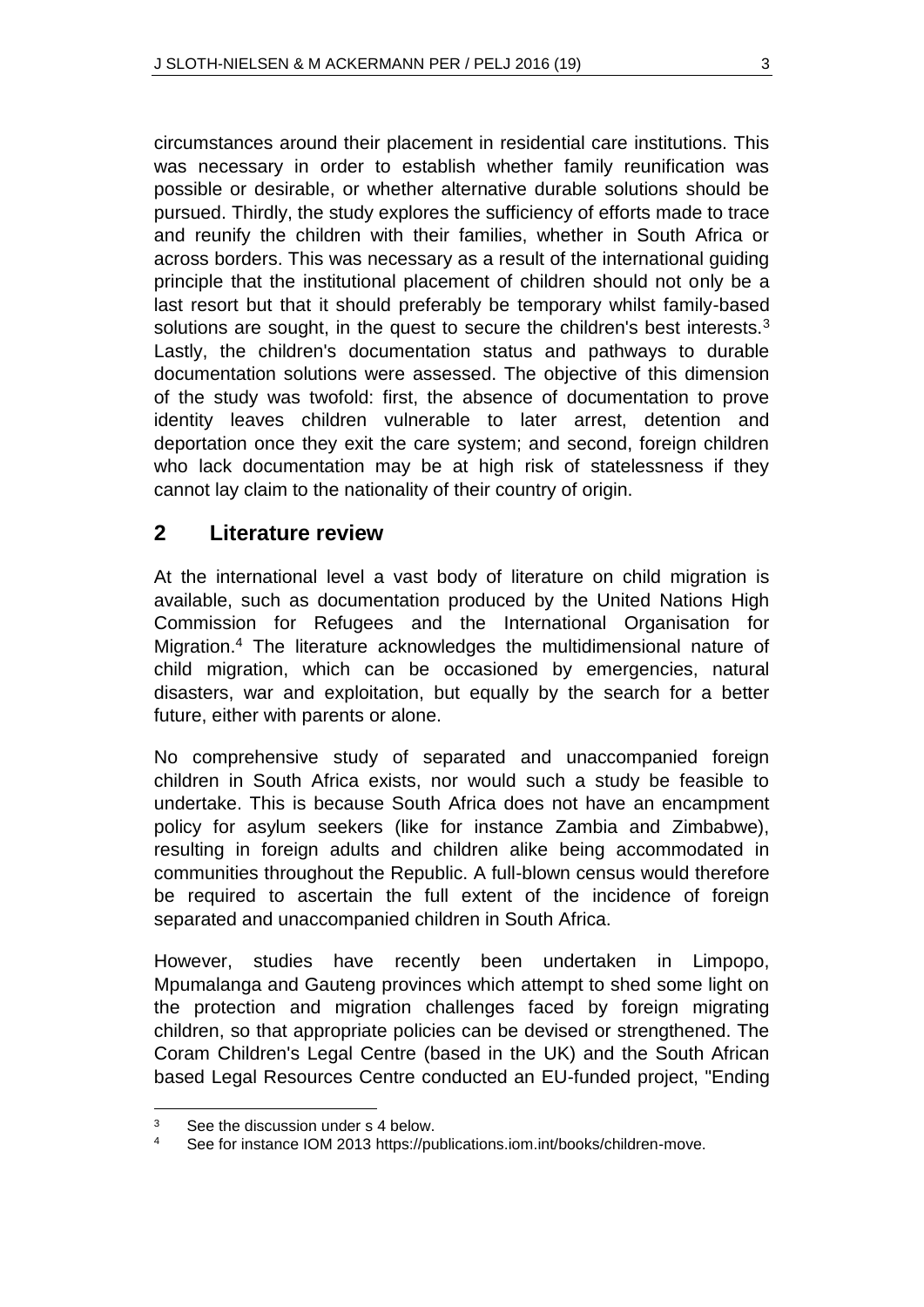unlawful deprivation of liberty of women and children in South Africa", from November 2012 – November 2014.<sup>5</sup> Data was collected through a case management system attached to a legal assistance pilot located in Gauteng and Musina (south of the Zimbabwe border crossing). The pilot project targeted persons in detention and at risk of detention, and focussed in particular on women and children. Most of the 462 pilot project participants were accessed in police stations and shelters in Musina and Johannesburg. The study found, *inter alia*, that whilst there had been a normative shift away from the detention of children, $6$  research interviews with key stakeholders revealed consistent allegations of the migrant detention of children in more clandestine, remote and hard to access parts of the relevant provinces. Further, the researchers found that the Department of Social Development, along with the police and the Children's Court, have a general practice of referring unaccompanied migrant children to unregistered shelters and issuing temporary care orders, but that other care procedures under the *Children's Act* 38 of 2005 are not completed. However, insufficient funding has resulted in serious inadequacies in staffing and facilities at the shelters, which are also vulnerable to attacks and raids (both criminal and xenophobic). Although children at the shelters are encouraged and supported to go to school, a lack of money presents a persistent difficulty, and many children are unable to afford learning equipment and pay fees. Furthermore, the poor facilities and migrant children's own priorities, which typically involve the need and desire to work and be mobile, cause many children to run away. Once they leave, these children tend to disappear from the formal legal system, and no efforts are made to track them down. Research findings demonstrated, too, that foreign children in South Africa are systematically excluded from claiming asylum because of a widespread perception amongst law enforcement officials, service providers and the migrants themselves that a person is unable to claim asylum until they are eighteen years old. The study concluded that migrant children in South Africa often find themselves doubly vulnerable: on the one hand they are excluded from the immigration system because they are children; on the other hand they may be turned away from the formal child protection system and services because they have no legal status. The study differed from the present one in two respects: first, it was conducted in provinces outside the Western Cape where different migration trends may be apparent (due to the proximity to Zimbabwe, from which the majority of children in their study originate); and secondly, it had to do mainly with children outside the formal child protection system in unregistered shelters.

 $\overline{a}$ 

<sup>5</sup> Anderson *et al* "Unaccompanied and Unprotected".

<sup>6</sup> See the discussion of *Centre for Child Law v Minister of Home Affairs* 2005 6 SA 50 (T) under s 4 below.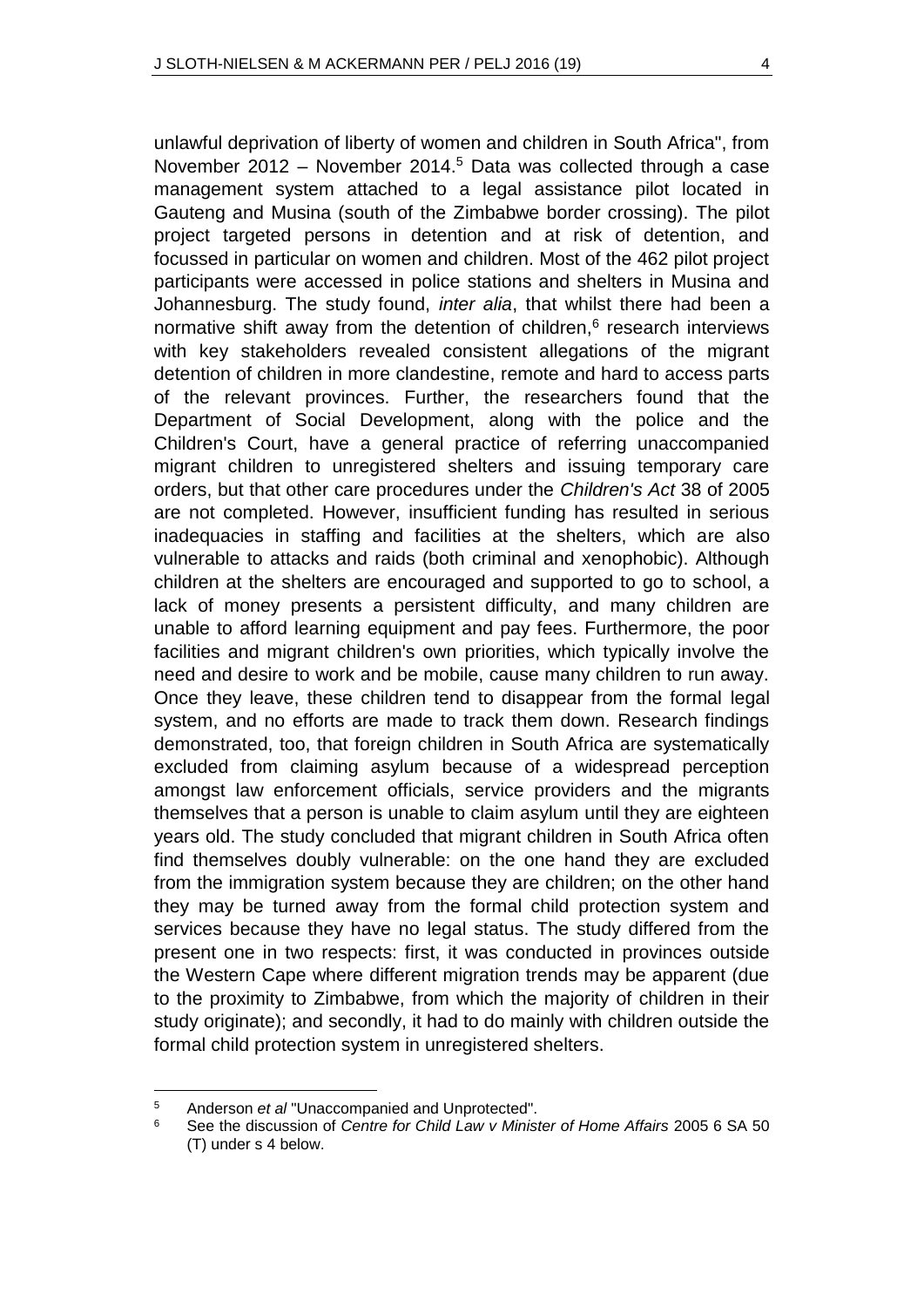The situation of migrant children in Limpopo and Mpumalanga has also been the focus of research, in this instance by Save the Children International.<sup>7</sup> These children are mainly migrants from Zimbabwe and Mozambique.

Shreier of the Refugee Rights Unit at the University of Cape Town published "Working Paper No 4 on Critical Challenges to Protecting Unaccompanied and Separated Foreign Children in the Western Cape: Lessons Learned at the UCT Refugee Rights Unit",<sup>8</sup> focussing on the key challenges that the Unit has experienced in its case work relating to the protection of unaccompanied foreign children in the Western Cape. The working paper alludes to a wide gap between available policy and legal frameworks and their implementation, with reference to cases brought to the attention of the Unit. The working paper cites cases that bring to the fore one of the key areas of concern, which is that unaccompanied foreign children are not readily able to access the child protection system in the first place, due to a lack of role clarification between social workers and the Department of Home Affairs. The working paper confirms the central problem of lack of documentation. This is particularly acute for children who do not have a claim to refugee status, which needs to be grounded in a well-founded fear of persecution in the country of origin by reasons of race, tribe, religion, nationality, political opinion or membership of a particular social group.<sup>9</sup> However, whilst citing a couple of cases dealt with by the clinic directly, neither involving children in CYCCs, the working paper does not attempt a comprehensive audit of foreign children in CYCCs in the province.

# **3 Methodology**

The intention of the researchers was to contact all CYCCs (registered and unregistered) across the province to establish the total number of foreign children accommodated in residential care facilities in order to obtain a comprehensive overview of the situation. Throughout the period 7 January 2015 to 24 February 2015 the researchers made telephonic contact with a total of 50 residential care facilities located throughout the Western Cape to establish if any foreign children were being accommodated there. These facilities included registered and unregistered CYCCs, temporary safe care facilities and a cluster foster care scheme. The 50 CYCCs contacted

l <sup>7</sup> Save the Children UK 2007 http://www.savethechildren.org.uk/en/docs/childrencrossing-borders.pdf.

<sup>8</sup> Schreier 2011 http://www.refugeerights.uct.ac.za/usr/refugee/Working\_papers/ Working\_Papers\_4\_of\_2011.pdf.

<sup>9</sup> See s 3(a) of the *Refugees Act* 130 of 1998. Also see s 3(b), which applies to a person who flees his or her place of habitual residence as a result of external occupation, foreign domination, or events seriously disrupting public order.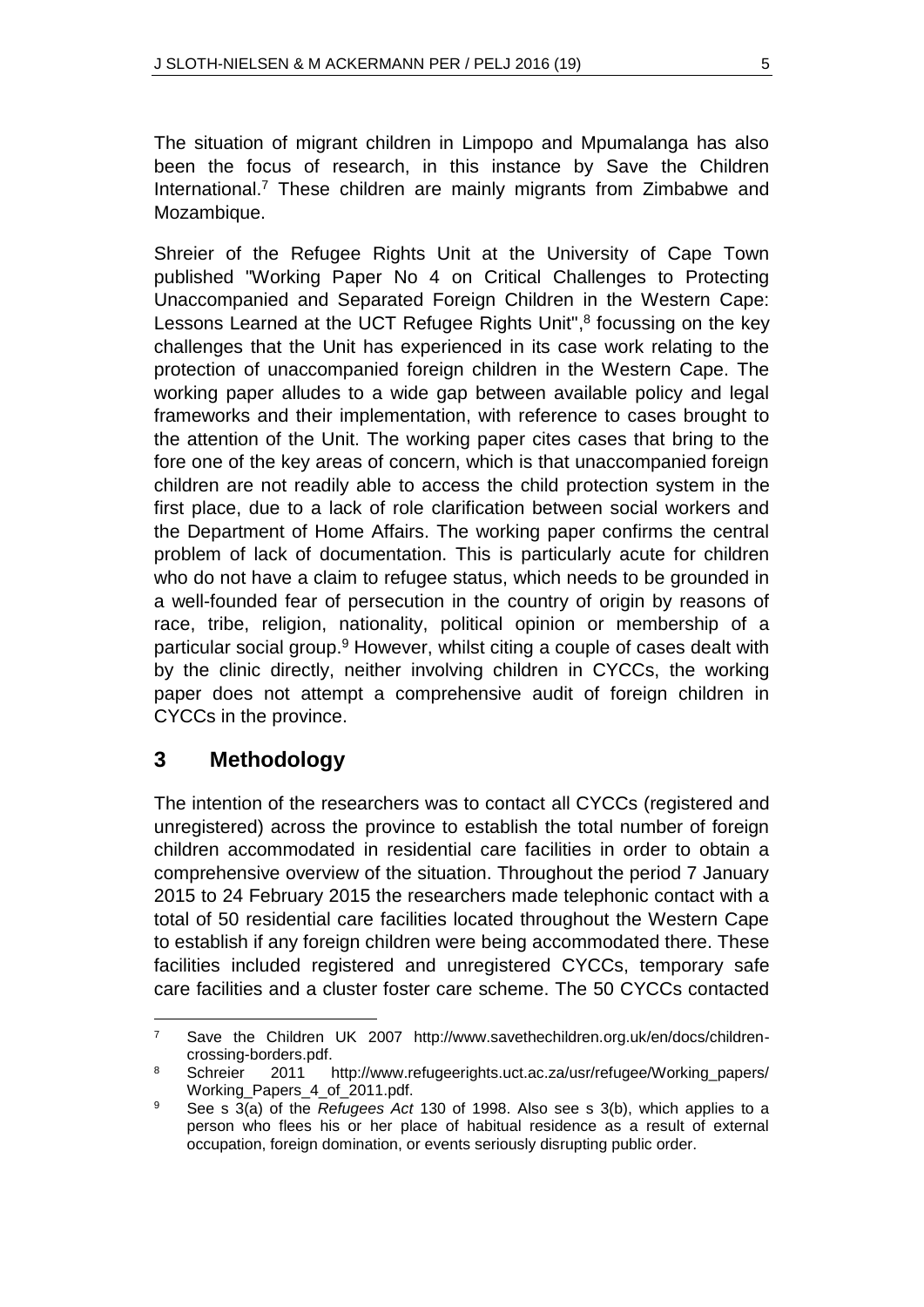had a maximum capacity to accommodate 2 688 children. Of the total number contacted, 20 facilities were found to accommodate 109 individual foreign children. This means that foreign children represented approximately 4% of the children in residential care during the research period. Since the number of admissions fluctuates daily, it is estimated that the number of foreign children in care would vary between 100 and 150 at any given point in time.

To all intents and purposes, this is likely to be a complete sample of all foreign children placed in residential care in the Western Cape Province during the relevant period.<sup>10</sup> Thus, it can be concluded that the total percentage of foreign children in South African care facilities is not overwhelming, and further that the numbers are low enough to suggest that individual solutions should be possible to achieve. Furthermore, the relatively low number of affected children might support a successful approach to the Minister of Home Affairs for a tailor-made solution to regularize the legal status of foreign children in long-term care, since the data does not provide evidence of a flood of foreign children requiring regularisation of their status.

Face-to-face, semi-structured interviews were conducted with residential social workers at each of the facilities which accommodated foreign children, a total of 20 social worker interviewees. No children were interviewed directly.<sup>11</sup> Surveys were collected in respect of individual children, based on the interviews with the social workers, who accessed the case file of each child. A questionnaire was completed by the researchers on each child, with the aim of capturing empirical data relating to each child's case. The data was captured in such a way as to preserve the anonymity of the child clients. The data recorded pertained to demographic information, the circumstances which gave rise to migration, the family composition and the nature of any contact between the child and the family members who may have a legal duty to care for the child, the efforts that had been made at family tracing and reunification, and the child's documentation status. The overarching goal was to determine if durable solutions, as an alternative to long term placement in institutional care, could be proposed.

<sup>&</sup>lt;sup>10</sup> Seven CYCCs which implement a secure care programme for awaiting trial and sentenced children were contacted to establish the number of foreign children that were accommodated there. A total of three foreign children were found to be detained in three secure care facilities. These cases were not surveyed and are excluded from the study. Further research is needed to establish the reasons for placement of foreign children in secure care facilities.

<sup>&</sup>lt;sup>11</sup> Ethical clearance for the research was obtained from the UWC Research Ethics Committee and the Department of Social Development Research Ethics Committee.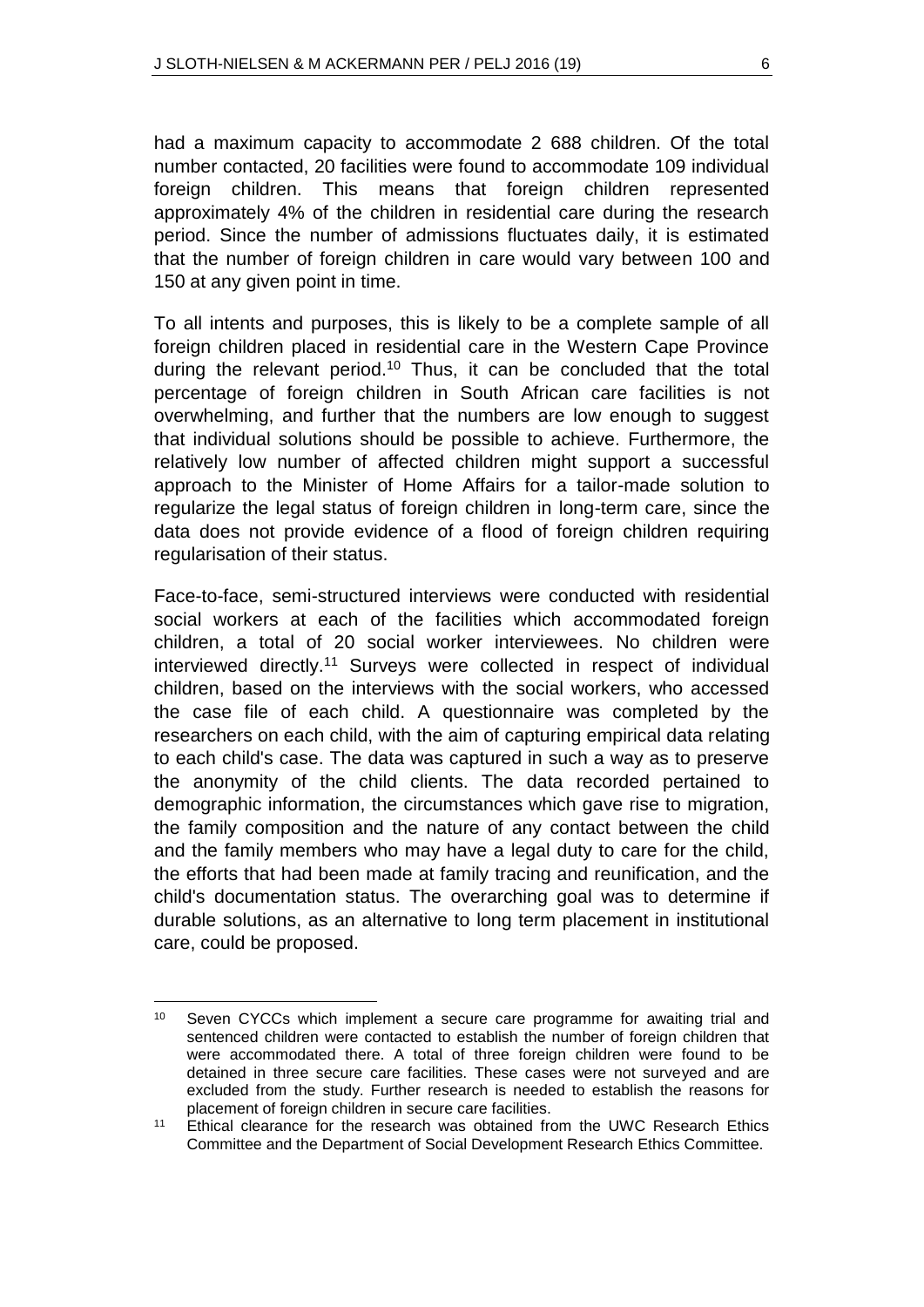A limitation of the study was that the researchers relied on interviews with the social workers attached to the CYCCs (known as the residential social workers) and did not consult the children's files directly. Hence the background information may not be comprehensive in all cases.

# **4 International and domestic legal framework**

The situation of the children covered in this study is governed by multiple and overlapping sources of legal and policy direction. A brief overview of the applicable instruments, international and domestic, is set out next.<sup>12</sup>

# *4.1 International legal framework*

At the international level the primary sources of guidance are derived from the international treaties - the *United Nations Convention on the Rights of the Child* (1989) (UNCRC), and the *African Charter on the Rights and Welfare of the Child* (1990) (ACRWC), both ratified by South Africa. The UNCRC is considered a critical milestone in the legal protection of refugee- and asylum seeking children, $13$  because in addition to legal provisions in respect of child protection and welfare generally, it established for the first time in international law explicit acknowledgement of the needs and risks of refugee- and asylum seeking children in article 22. In addition, and relevant to this study, there is the provision of rights for children in alternative care (article 20 UNCRC), the right to the periodic review of placement where a child has been placed in care by the competent authority, and rights relevant to the acquisition of a nationality (article 7 UNCRC); article 8 (2) of the UNCRC imposes an obligation upon a state party when a child is [illegally] deprived of some or all of the elements of his identity: the state is then obliged to provide "appropriate assistance and protection with a view to re-establishing speedily his or her identity".

Article 23 of the ACRWC is regarded by scholars as being superior in the scope of its protection to migrant children.<sup>14</sup> This is because the refugee child whose parents, legal guardians or other relatives cannot be found is to be "accorded the same protection as any other child permanently or

l  $12$  A more elaborate version of the legal framework is to be found in Schreier 2011 http://www.refugeerights.uct.ac.za/usr/refugee/Working\_papers/Working\_Papers\_4\_ of\_2011.pdf.

<sup>13</sup> Connelly 2015 *Int'l J Child Rts*.

<sup>14</sup> Kaime "Protection of Refugee Children".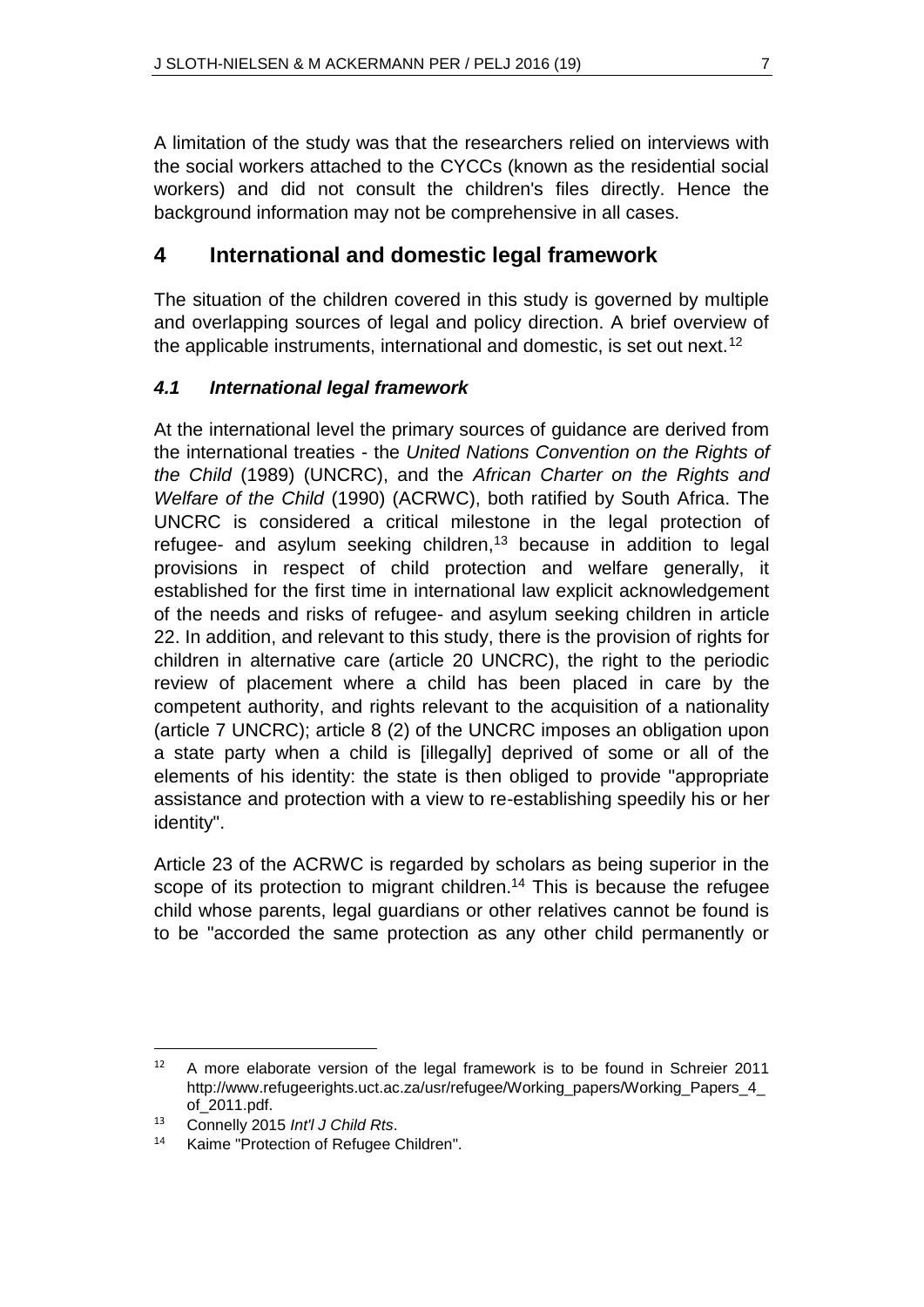temporarily deprived of a family environment for any reason".<sup>15</sup> Moreover, the provisions are also extended to apply to internally displaced children.<sup>16</sup>

Supplementing the above in the international law sphere are the UNCRC Committee's General Comments, notably General Comment No 6 (2005) dealing with the treatment of unaccompanied<sup>17</sup> and separated children<sup>18</sup> outside their country of origin.

In line with the accepted practice of the United Nations High Commission for Refugees, the General Comment requires a best interests determination (BID) of all separated and unaccompanied children, which according to paragraph 20

… requires a clear and comprehensive assessment of the child's identity, including her or his nationality, upbringing, ethnic, cultural and linguistic background, particular vulnerabilities and protection needs.

Subsequent to this, the General Comment advises that the appointment of a guardian (or advisor) as expeditiously as possible serves a key protection for the best interests of the child<sup>19</sup> (see paragraph 33). In cases where children are involved in asylum procedures or administrative or judicial proceedings, they should, in addition to the appointment of a guardian, be provided with legal representation. The tracing of families should commence as early as possible (paragraph 31(v)).

States should refrain from referring unaccompanied and separated children to asylum procedures if their presence in the territory does not raise the question of international refugee protection needs, according to paragraphs 32 and 67. This is without prejudice to the obligation of States to refer unaccompanied or separated children to relevant procedures serving child protection, such as those foreseen under child welfare legislation. Paragraph 66 of the General Comment decrees that:

<sup>15</sup> Article 23(3) of the *African Charter on the Rights and Welfare of the Child* (1990) (the ACRWC).

<sup>&</sup>lt;sup>16</sup> Article 23(4) of the ACRWC.<br><sup>17</sup> "Unaccompanied children"

<sup>17</sup> "Unaccompanied children" (also called unaccompanied minors) are children who have been separated from both parents and other relatives and are not being cared for by an adult who, by law or custom, is responsible for doing so: para 7 of the UN Committee on the Rights of the Child *General Comment No 6: Treatment of Unaccompanied and Separated Children Outside their Country of Origin* (2005) (*General Comment 6*).

 $18$  "Separated children" are children who have been separated from both parents, or from their previous legal or customary primary caregiver, but not necessarily from other relatives. These may, therefore, include children accompanied by other adult family members: para 8 of *General Comment 6*.

<sup>19</sup> Para 33 of *General Comment 6*.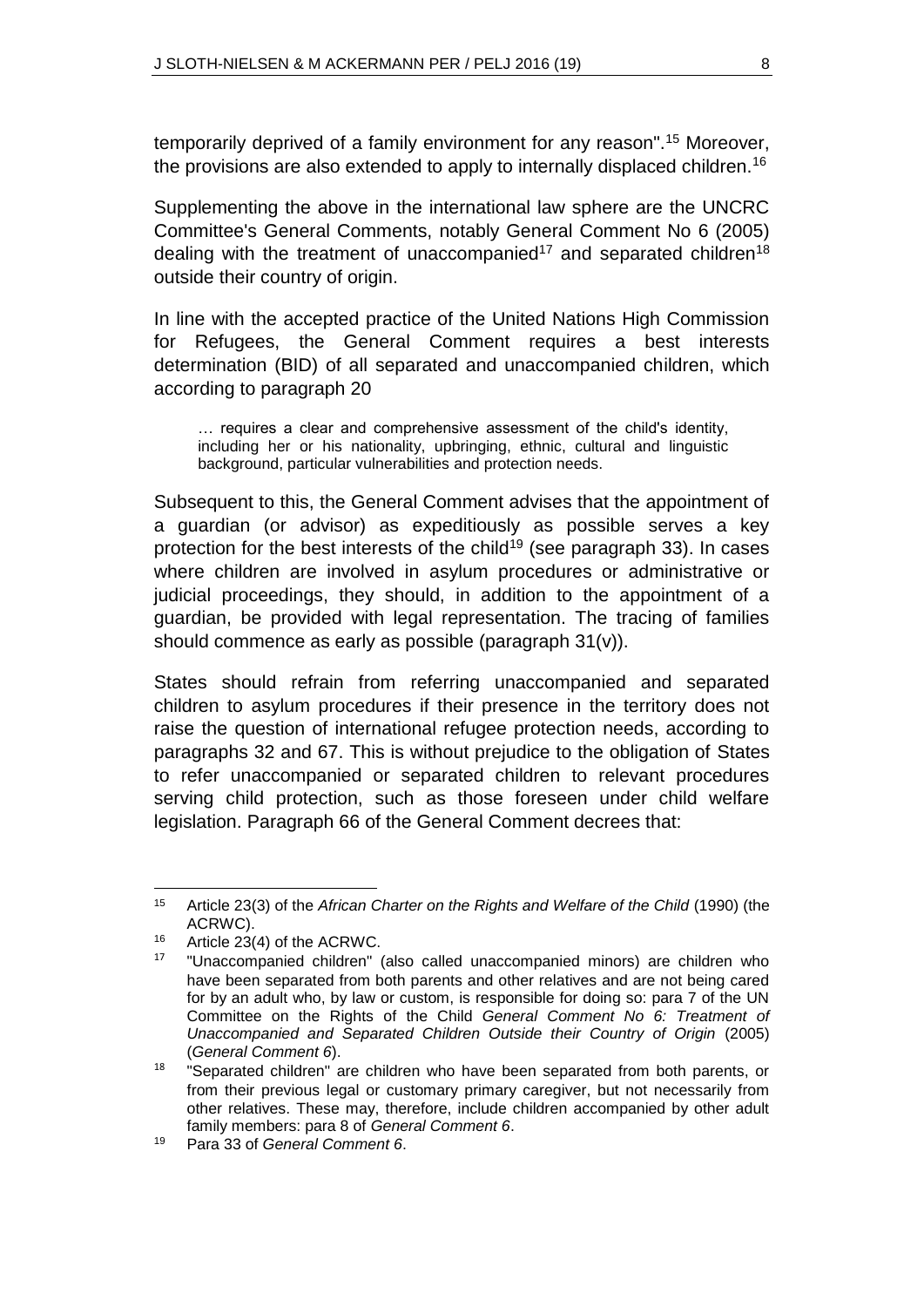… asylum-seeking children, including those who are unaccompanied or separated, shall enjoy access to asylum procedures and other complementary mechanisms providing international protection, irrespective of their age.

The accommodation of separated and unaccompanied children in alternative care is covered in paragraph 40, which elaborates core principles such as the avoidance of deprivation of liberty, the necessity of keeping siblings together, and the desirability of continuity in a child's upbringing. Article 20 of the UNCRC, which established the obligation for a range of alternative care placements to be available so as to avoid the necessity of institutional care, is emphasised in the General Comment.

Paragraph 79 further stipulates that the ultimate aim in addressing the fate of unaccompanied or separated children is to identify a durable solution that addresses all their protection needs, takes into account the child's views and, wherever possible, leads to overcoming the situation of a child's being unaccompanied or separated, such as by family reunification - provided this is in the best interests of the child. Efforts to find durable solutions for unaccompanied or separated children should be initiated and implemented without undue delay and, wherever possible, immediately upon the assessment of a child being unaccompanied or separated.<sup>20</sup> Family tracing is an essential component of any search for a durable solution<sup>21</sup>

After a discussion of the exceptional circumstances in which a return to the country of origin is possible and in a child's best interests,  $22$  the General Comment proceeds to elaborate the possibility of local integration as follows in paragraph 89:

Local integration is the primary option if return to the country of origin is impossible on either legal or factual grounds. Local integration must be based on a secure legal status (including residence status) and be governed by the Convention rights that are fully applicable to all children who remain in the country, irrespective of whether this is due to their recognition as a

<sup>20</sup> Para 80 of *General Comment 6* continues: "For all children who remain in the territory of the host State, whether on the basis of asylum, complementary forms of protection or due to other legal or factual obstacles to removal, a durable solution must be sought."

<sup>21</sup> Para 80 of *General Comment 6*.

<sup>22</sup> The UNHCR *Guidelines on the Protection and Care of Refugee Children* (1994) provide that the best interest of an unaccompanied foreign child who has been denied refugee status (or who may not qualify for refugee status) requires that the child *not* be returned to his or her country of origin unless, prior to the return: a parent has been located in the country of origin who can take care of the child and the parent is informed of all the details of the return; or a relative or other adult caregiver, government agency or child-care agency has agreed to and is able to provide immediate protection and care for the child upon arrival.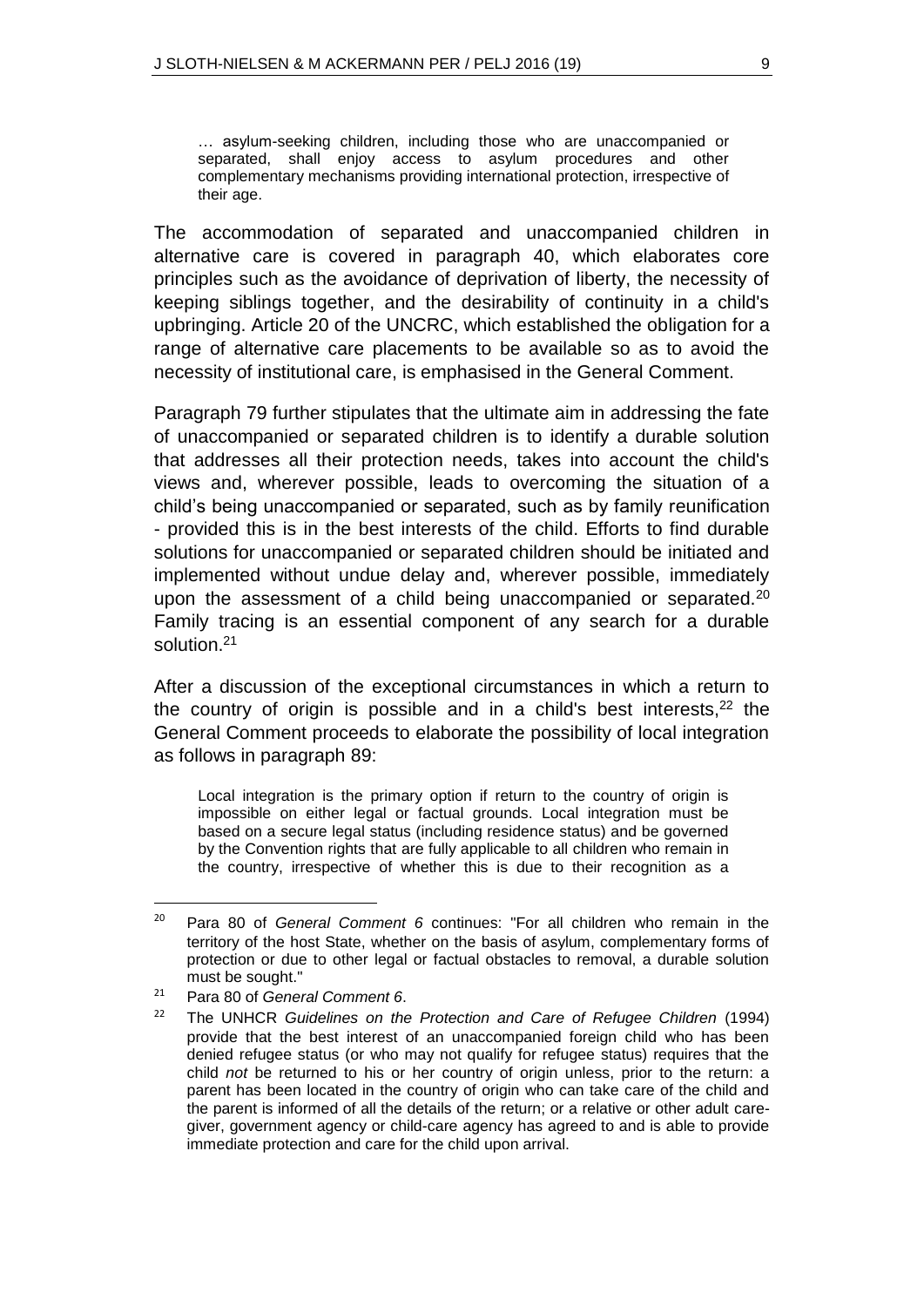refugee, other legal obstacles to return, or whether the best-interests-based balancing test has decided against return.

Thus, the child's long-term placement has to be considered from the very outset. At that stage, institutional care (such as in a CYCC) should serve as a "very last resort".<sup>23</sup> While resettlement to a third country is not left out of the reckoning,<sup>24</sup> it is unlikely to be a real possibility for many of the children whose situations formed the basis of the present study.<sup>25</sup>

The UN Guidelines on the Alternative Care of Children (2009)<sup>26</sup> form an important corollary to the above. Guideline 11(1) affirms that:

All decisions concerning alternative care should take full account of the desirability, in principle, of maintaining the child as close as possible to his/her habitual place of residence, in order to facilitate contact and potential reintegration with his/her family and to minimize disruption of his/her educational, cultural and social life.

Guideline 12 notes the importance of family-type care:

Decisions regarding children in alternative care, including those in informal care, should have due regard for the importance of ensuring children a stable home and of meeting their basic need for safe and continuous attachment to their caregivers, with permanency generally being a key goal.

Guideline 21 limits the use of residential care to situations where such a setting is specifically appropriate, necessary and constructive for the individual child concerned and in his/her best interests. The deinstitutionalization objective is referred to in Guideline 23, and Guideline 60 reinforces the principle that alternative family care is preferable to residential care. The suggested timeline given for the periodic review of temporary placement is three months, according to Guideline 67, also emphasizing the need for durable solutions to be devised at the earliest opportunity.

# *4.2 Domestic legal framework*

The domestic legal position is governed in the first place by the *Refugees Act* 130 of 1998, which applies to foreign nationals who enter South Africa with the intention to claim asylum.<sup>27</sup> The Act sets forth three categories of

<sup>23</sup> Para 90 of *General Comment 6*.

<sup>24</sup> Para 92 of *General Comment 6*.

The authors have subsequently ascertained from international agencies that South Africa is not a country from which third country resettlement of unaccompanied or separated children is offered.

<sup>26</sup> UN General Assembly *Guidelines for the Alternative Care of Children* UN Doc A/RES/64/142 (2010).

<sup>27</sup> Children would not qualify for any available visa category under the *Immigration Act* 13 of 2002.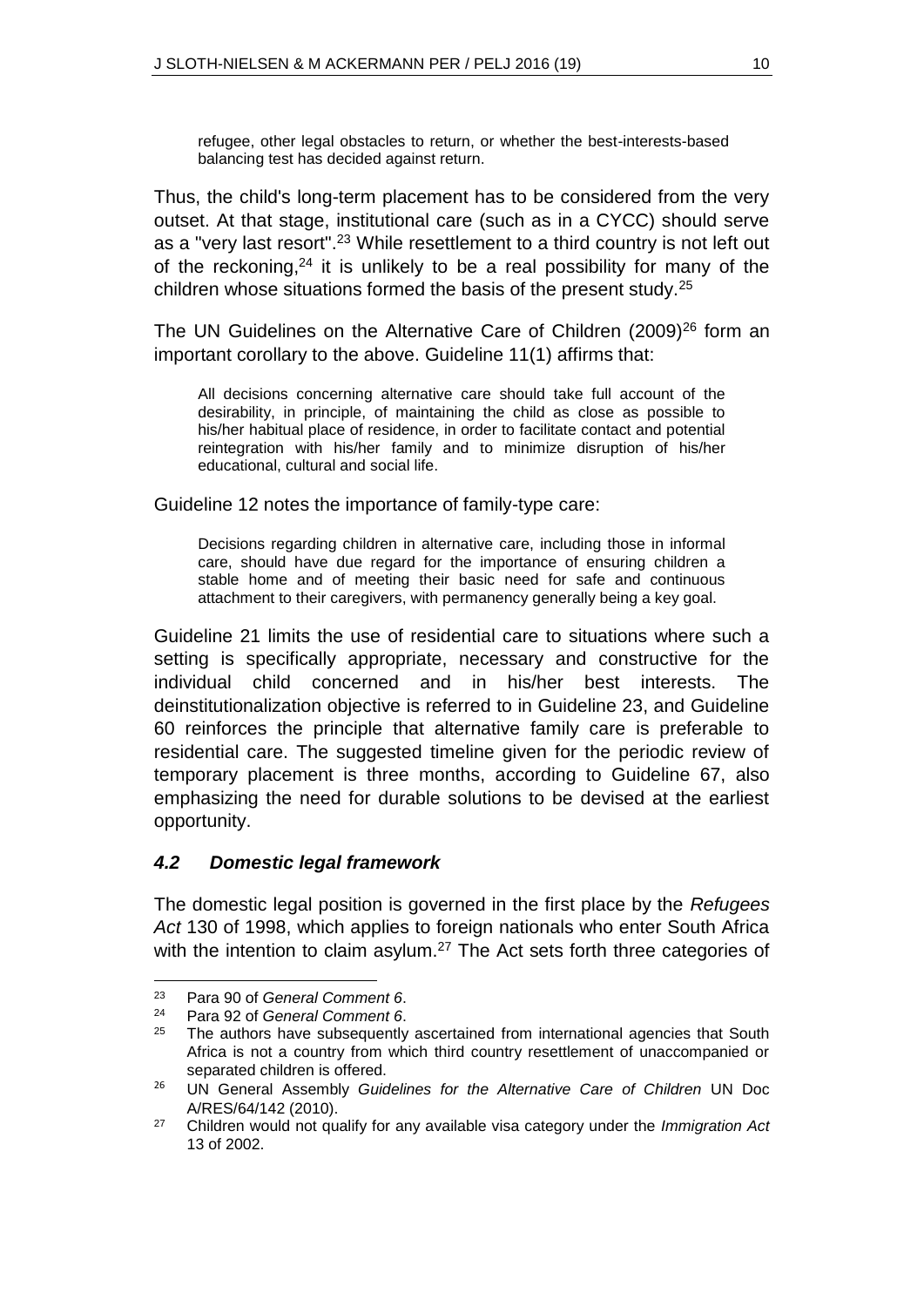applicants who qualify for refugee status. The first is defined in terms of section 3(a) of the *Refugees Act,* which states that a person qualifies for refugee status if that person is outside, and unable or unwilling to return to their country of origin, owing to a well-founded fear of being persecuted by reasons of his or her race, tribe, religion, nationality, political opinion or membership of a particular social group, and is unable or unwilling to avail himself or herself of the protection of that country. Section 3(b) of the *Refugees Act* applies to a person who flees his or her place of habitual residence as a result of external occupation, foreign domination, or events seriously disrupting public order. Section 3(c) of the *Refugees Act* is of particular importance for children as it allows for the dependent of the asylum seeker to derive similar status. This provision gives effect to the principle of family unity and allows for the refugee family to seek protection together in South Africa. A dependent includes the unmarried, dependent child of the main asylum applicant, or, a child who was formally placed in the care of the main asylum applicant.<sup>28</sup> The recent decision in *Mubake* v *Minister of Home Affairs*<sup>29</sup> has extended this definition to include separated children in the care of other asylum seekers such as relatives who are not their parents. In terms of the *Refugees Act* and Regulations,<sup>30</sup> an unaccompanied or separated child who appears to qualify for refugee status cannot submit an asylum application without the intervention of a social worker and order of a Children's Court.

The *Children's Act* 38 of 2005 provides the framework for the placement of children in alternative care. A child who is found to be in need of care and protection may be placed in alternative care by a Children's Court. Ordinarily, according to section 159, orders made by a children's court lapse after 2 years, although they may be extended by such a court.<sup>31</sup> The case of *Centre for Child Law v Minister of Home Affairs*<sup>32</sup> established the link between the asylum and migrant system, and the child protection system. The case decided that unaccompanied foreign children must be dealt with via the then *Child Care Act* 74 of 1983. Section 150 of the *Children's Act*, which repealed and replaced the *Child Care Act* of 1983, contains a list of indicators according to which the child's circumstances must be assessed to determine whether or not he or she is in need of care and protection. Provisions relevant to the review of temporary placements

<sup>28</sup> See the definition of "dependent" in s 1 of the *Refugees Act*.

<sup>29</sup> *Mubake v Minister of Home Affairs* 2016 2 SA 220 (GP).

<sup>30</sup> Section 32 of the *Refugees Act* and reg 3(5) of the *Regulations to the Refugees Act* (Gen N R366 in GG 21075 of 6 April 2000).

 $31$  Except in relation to placements in foster care, in respect of which the requirement for a court ordered renewal every 2 years has been temporarily suspended following the judgment *In re Minister of Social Development* (North Gauteng High Court), unreported case number 21726/2011 of 22 June 2011.

<sup>32</sup> *Centre for Child Law v Minister of Home Affairs* 2005 6 SA 50 (T).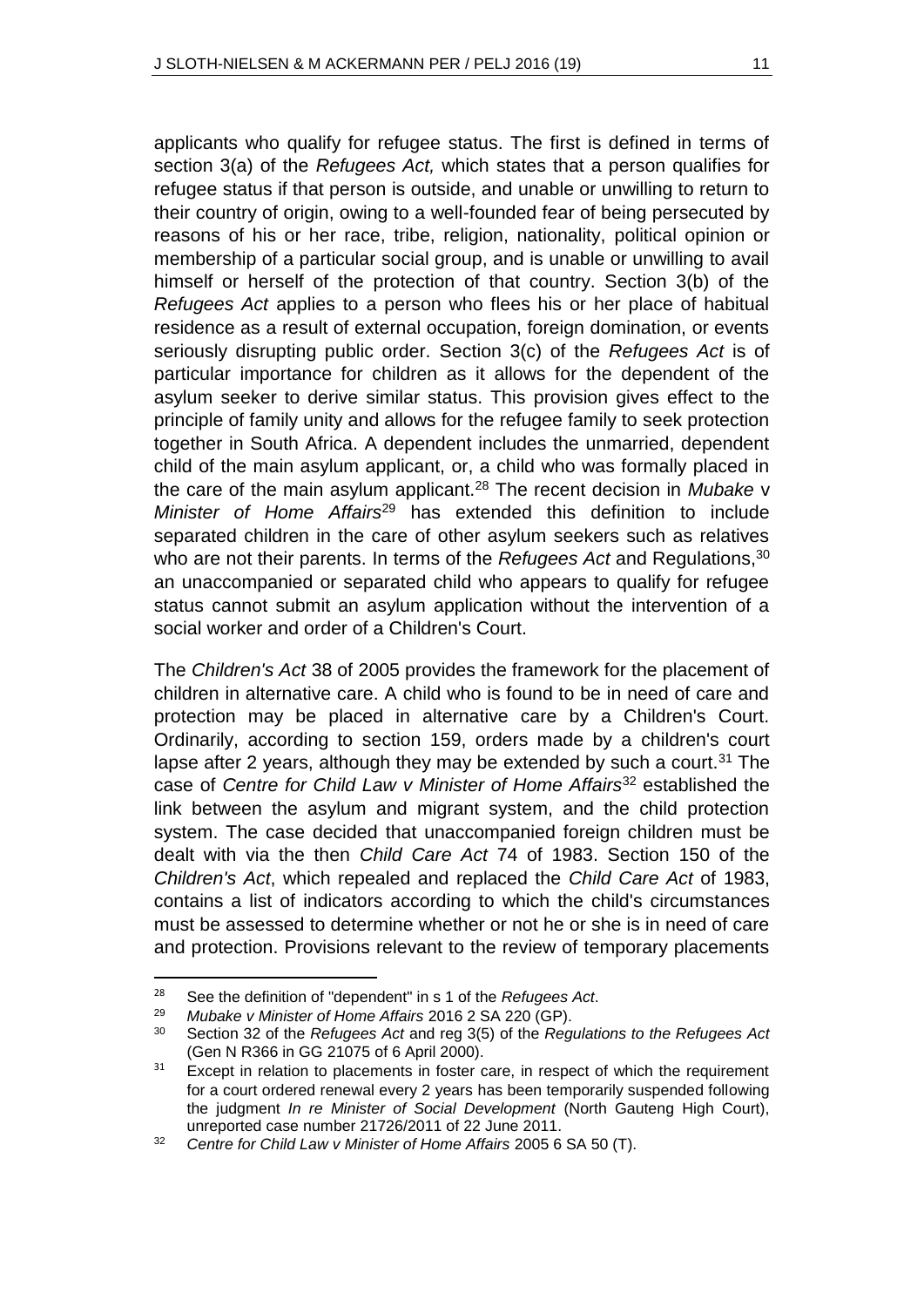after removal by a police official or a social worker $33$  have not withstood constitutional challenge and are being amended. The *Children's Act Amendment Bill* 13 of 2015 and Bill 14 of 2015 were tabled in Parliament in May 2015 to effect this along with other amendments. At the time of writing the Amendment Bills have not been finalised.

The Department of Social Development's standard operating procedures for foreign unaccompanied and separated children are contained in *Guidelines on Separated and Unaccompanied Children Outside their Country of Origin in South Africa* (2009) and these set out detailed steps for assisting separated and unaccompanied foreign children, from the identification stage to the assessment and documentation stage, through to temporary safe care, and then finally to formal placement and options for durable solutions. During July 2015 *Standing Operating Procedures for the tracing, reunification or alternative care placements of unaccompanied and separated children in South Africa* (SOPs) were released by the Department of Social Development. This document does not replace the Guidelines but purports to complement them.

# **5 Findings of the study**

l

# *5.1 General demographic characteristics*

Almost all the children were placed in CYCCs in the Cape Town Metropole (101) with the few remaining children in close-by towns. None were traced in the coastal areas of the province or the hinterland. The majority (56%) of the children was accompanied to South Africa by their parents (43%) or other adult family members (13%). Only 7% of the children in care decided to cross borders by themselves. 62 children had one or more siblings in care. The ages of the persons in the study varied between 2 and 22 years,<sup>34</sup> with the largest group being aged between 11 and 15 years (37%). 60% were male and 40% female. All but 3 children of school-going age were attending school in South Africa.<sup>35</sup> 12 of the adult clients (aged over 18 years) had continued with secondary education and therefore qualified for an extension of the care order under section 176 of the

<sup>33</sup> Section 152 of the *Children's Act* 38 of 2005, where this is effected without a court order. In *C v Department of Health and Social Development Gauteng* 2012 2 SA 208 (CC) the fact that the court did not need to automatically review the removal before the expiry of 90 days was held to be unconstitutional.

<sup>&</sup>lt;sup>34</sup> It is possible for a person to remain in a CYCC beyond the age of 18 years (until 21 years of age according to s 176 of the *Children's Act*) for the purposes of completing education. The presence of persons older than 21 may be indicative of a sympathetic stance towards children who upon attaining 21 years continue to lack an alternative placement and who often continue to lack documentation too.

 $35$  Of these, two were undergoing testing to determine their educational level and 1 was in a bridging programme.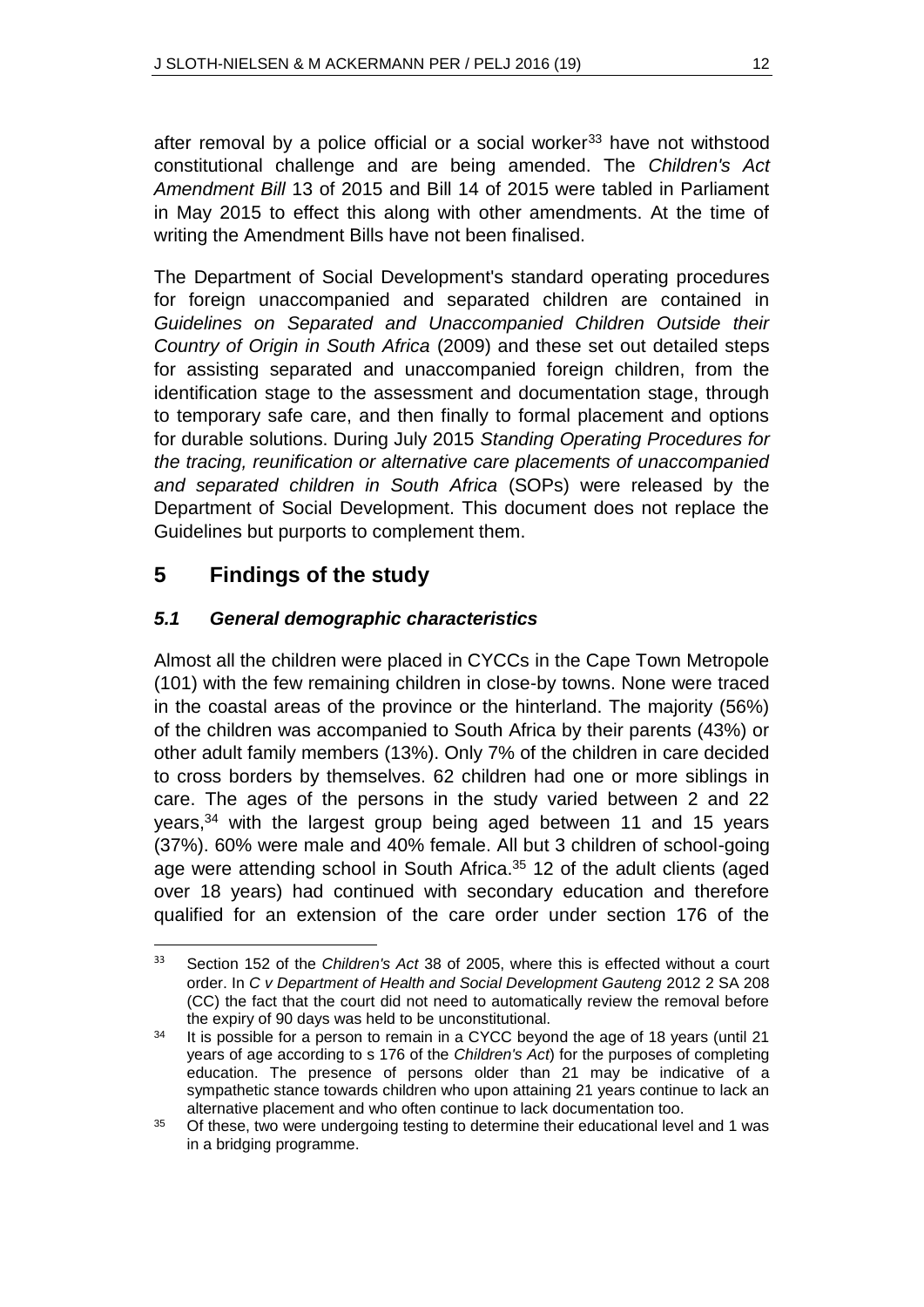*Children's Act*. 10 had completed Grade 12 (matric) during the placement period. Of these, 3 clients were enrolled in vocational training and 4 clients were enrolled in tertiary education institutions. The lack of documentation, discussed in 5.2 below, was therefore not ultimately an impediment to the children's right to access education.

The research indicates that the children had spent lengthy periods in the public schools system. More than 25% of them had spent 7 years in a South African school; 11% had spent 5 to 7 years in school; 18% had completed 3 to 5 years of schooling; 22% had attended school between 1 and 3 years.

Defining the nationalities and citizenship of the children presented great difficulty. Firstly, few children had documentation to prove their nationality or to allow an eventual claim to any particular nationality. Secondly, some children's nationalities as recorded on their identification documentation did not correspond with their true countries of origin. This was mostly the case for children in possession of Asylum Seeker Temporary Permits and Refugee Status Permits.

The table below provides an indication of the country of origin of the individual children. It includes the countries of origin of the parents of children born in SA.

| <b>Country of origin</b> |                |
|--------------------------|----------------|
| Angola                   | 9              |
| <b>Burundi</b>           | 14             |
| Cameroon                 | 1              |
| DRC                      | 46             |
| Kenya                    | 4              |
| Lesotho                  | 3              |
| Namibia                  | 1              |
| Nigeria                  | $\overline{2}$ |
|                          |                |
| Rwanda                   | 10             |
| Somalia                  | 4              |
| Tanzania                 | $\overline{2}$ |
| Uganda                   | 1              |
| Unknown                  | 1              |
| Zambia                   | 1              |
| Zimbabwe                 | 10             |
| <b>Total</b>             | 109            |

# **Table 1: Country of origin of children**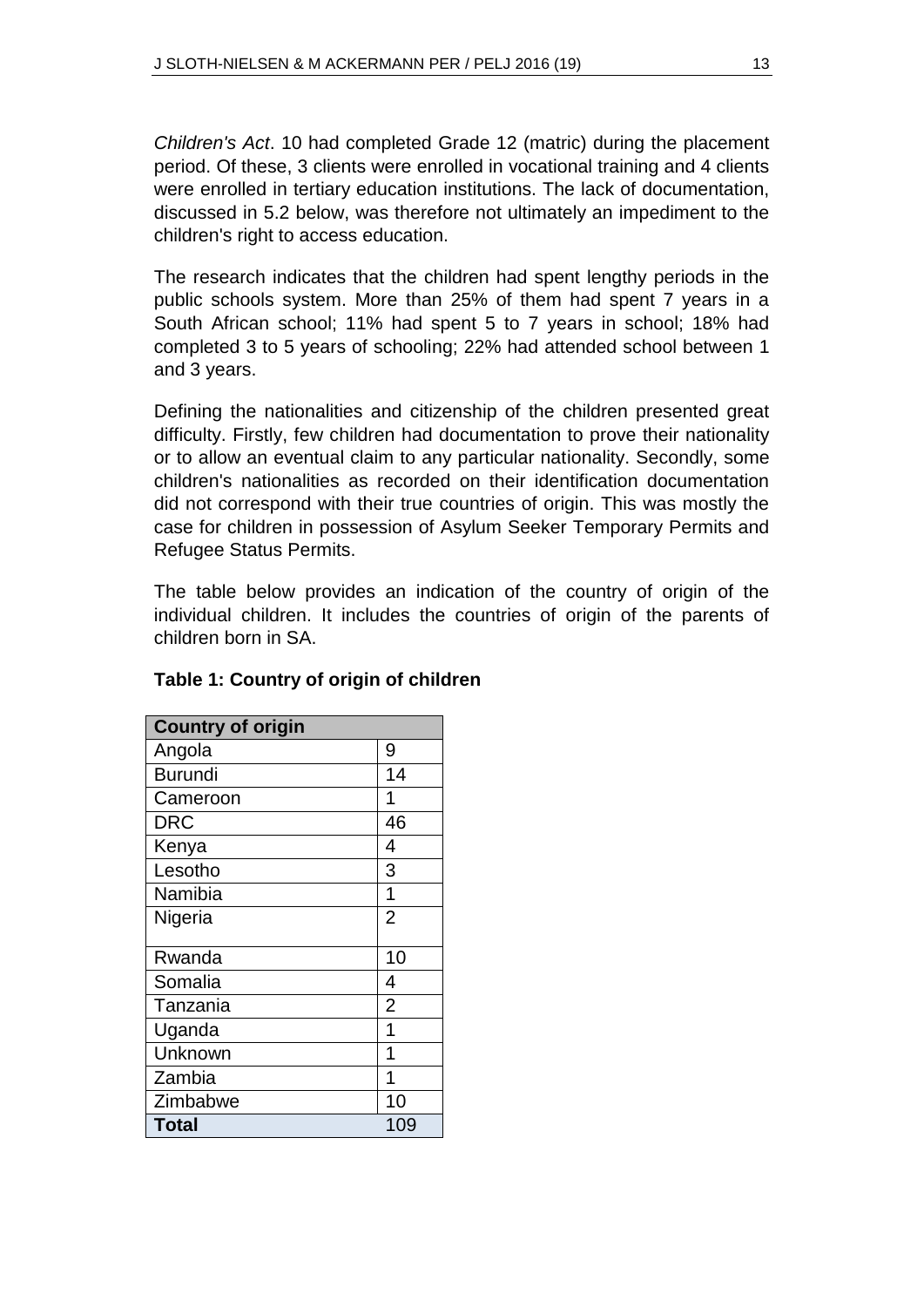Unlike in the studies reflected in the literature survey, therefore, a minority of the children were Zimbabwean and none were Mozambican. This has implications for the search for durable solutions, as a wide range of countries of origin is reflected in Table 1. Further, whilst a cross-border forum in Limpopo has been established between South African and Zimbabwean social workers in relation to Zimbabwean children crossing the border to that province, which is evidently working quite well,  $36$  social workers in the Western Cape Province do not have access to the benefit of such collaboration, which may hamper efforts to find durable solutions. Moreover, the fact that such a large proportion of the children in this study emanate from French-speaking African countries (Burundi, the DRC and Rwanda) places further barriers in the way of family tracing and reunification, since reunification efforts in the country of origin would entail liaison with French-speaking counterparts or relatives.

The research indicates that the majority of the children have been present in South Africa for more than 5 years (61%). It was found that 22% have resided in South Africa between 2 and 4 years; 27% have been present in the country between 5 and 7 years; 13% between 8 and 10 years, and 21% have been in South Africa for over 10 years. This tends to indicate a long-term and more permanent presence in the province, in distinction to the more cyclical rotation of children who cross borders more than once between Zimbabwe and South Africa, and Mozambique and South Africa, as found in other studies 37

# *5.2 Reasons for placement in care*

The research revealed that the reasons for the children's placement in the care system are varied. The largest number of children (36) were placed in CYCCs for socio-economic reasons, which involve for the most part the parents' or caregivers' financial inability to provide for the basic needs of their children. Further to this, 19 children had been abandoned by parents, 16 children had been removed as a result of their being neglected, and nine had been the victim of abuse. Several were orphans, their parents having passed away either in the country of origin or subsequent to migration. 11 had no adult care-giver present in South Africa. In all of the

l <sup>36</sup> A Standard Operating Procedure (SOP) for the tracing, reunification or alternative care placements of unaccompanied and separated children in South Africa and Zimbabwe has been agreed to by the South African Department of Social Development and the Zimbabwean Department of Social Services, as well as a draft Exit Strategy for Unaccompanied and Separated Children in Limpopo (21 November 2013), which was compiled by the DSD and agreed to by the Zimbabwean counterparts (Southern Hemisphere Consulting *Draft Report for System Mapping*).

<sup>37</sup> See for instance, IOM *Addressing Irregular Migration Flows*.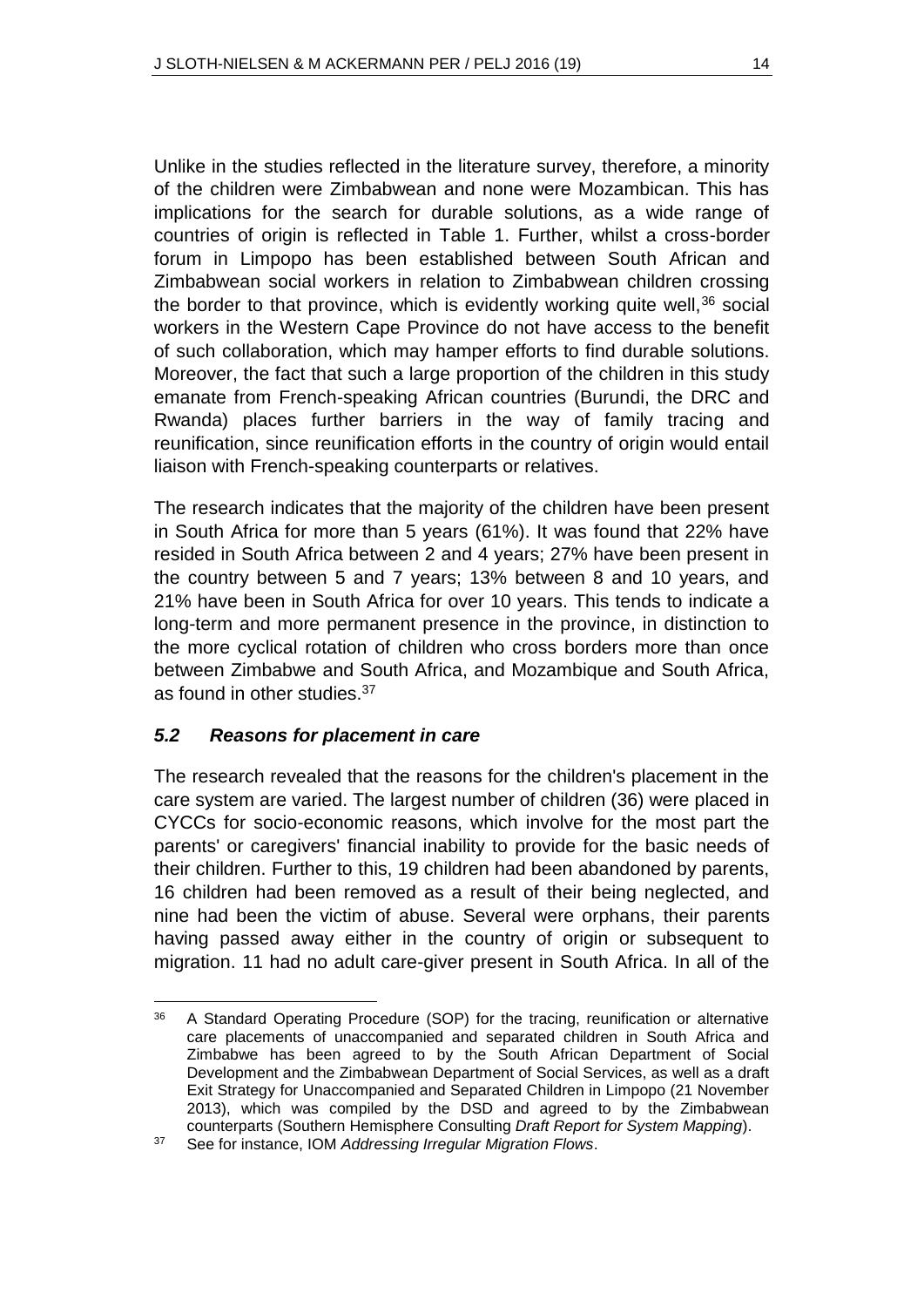above instances, the possibilities of family reunification are diminished, which means that other durable solutions may have to be explored, such as local integration in family-type care, as required by the international legal and policy framework.

Furthermore, in contrast to the international policy objective of limiting the duration of institutional placement, once placed in a CYCC the children tended to remain there. As regards the time spent in the alternative care system, just under half of the children had spent between 2 and 4 years in alternative care (46%). This is followed by 28% of the children who had spent between 5 and 7 years in alternative care. 11% had spent between 8 and 10 years in care and 2% had been placed for more than 10 years. 13% of the children had been placed in care for less than a year at the time the survey was conducted. It is concluded that the indicated periods of placement far exceed accepted standards and are contradictory to the principle that children should be placed in institutional care for the shortest possible duration.<sup>38</sup> The research also suggests that placement with a foster care family is not usually considered as a viable solution by social workers, a fact confirmed in interviews with them.<sup>39</sup> The overall length of time foreign children spend in CYCCs also points to low rates of family reunification. Indeed, our assessment was that when faced with the crossborder family tracing and reunification of foreign children to the countries of origin of children in CYCCs in the Western Cape, residential social workers generally found themselves at a loss as to how to proceed, as they had no networks or links in those countries to draw upon.<sup>40</sup>

# *5.3 Registration, legal status and potential for statelessness*

Documentation is an integral and often overlooked component of child protection. One of the main reasons for this study was to establish the documentation status of foreign children in the child care system, and to assess any possible pathways to regularising their stay in South Africa. Nationally, the Department of Social Development Guidelines require the

<sup>38</sup> UN General Assembly *Guidelines for the Alternative Care of Children* UN Doc A/RES/64/142 (2010) para 14.

 $39$  One reason for this is that the option of placement with a foster asylum seeking family from the child's country of origin is limited by the fact that temporary asylum permits held by foreigners pending determination of their refugee claim must be renewed at intervals of 6 months, whereas a foster care order is for a period of two years. It is not clear why the option of foster care with families who have obtained refugee status or with South African families is not routinely pursued after a set period in the care system, although it could be a reflection of the children's lack of access to formal documentation, as discussed in the next section.

<sup>&</sup>lt;sup>40</sup> This is a reason for the approaches to the Scalabrini Centre which inspired this study in the first place, namely uncertainly amongst social workers as to what they could or should do to find lasting solutions.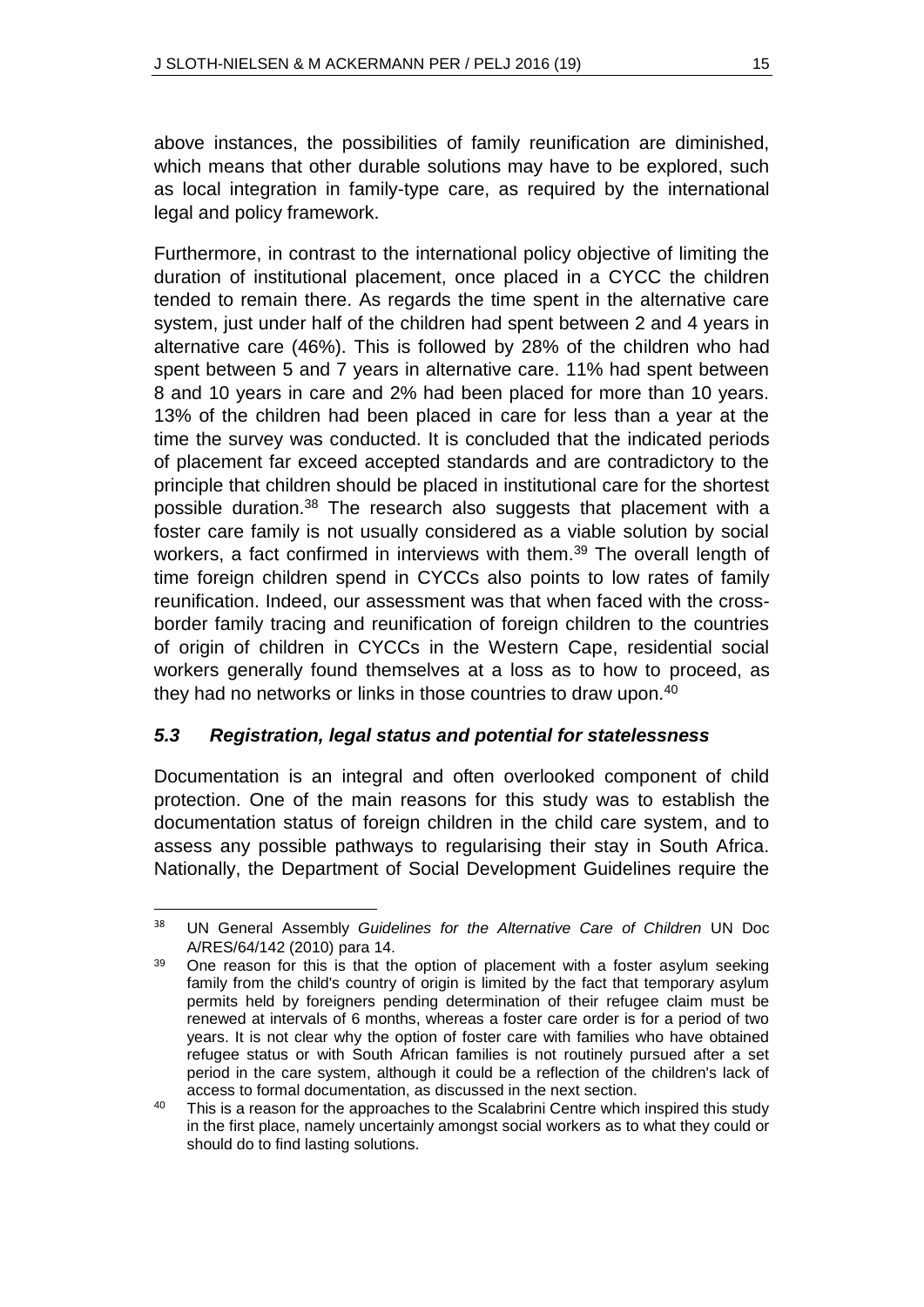immediate registration and documentation of the child, but are silent on the details. The Guidelines provide no indication of the type of registration that must take place, or the documentation which must be obtained. In fact the Guidelines have no practical effect since no registration mechanism or documentation category is in place. Moreover, the Department is not the custodian of identification documentation, which must be issued by the Department of Home Affairs.

Of the children in this study, only 22 had documentation which identified them (birth certificate and/or passport);<sup>41</sup> however, neither a birth certificate nor a passport allows legal stay in South Africa.<sup>42</sup> Only 3 children had legal stay in terms of the *Immigration Act* 13 of 2002. 56 children (51%) held documentation issued under the *Refugees Act*<sup>43</sup> – which may have expired or been valid, but which would potentially allow temporary legal stay in South Africa.<sup>44</sup> 33 children did not have any documentation allowing their stay in South Africa or providing proof of identity. Of these, the group was split between those with no documentation at all (22%), those with at least a foreign birth certificate, and those with a "clinic card" or an age estimation issued by a medical officer and the Children's Court. 2 children with Section 22 permits<sup>45</sup> granted in terms of the *Refugees Act* also had birth certificates.

Where a child's claim to refugee status is derived from a parent (or other caregiver)<sup>46</sup> the child is dependent on the main applicant for the finalisation of the asylum application. $47$  Immediately, it is obvious that where a child is separated from the adult applicant – including by virtue of being taken into the care system– difficulties will arise in finalising the application process. 16 children held documentation issued under the *Refugees Act* as dependents to persons that are not their parents (13 refugee status permits; 3 asylum seeker permits). 8 children had derived either asylum seeker status (5) or refugee status (3) from a parent, but

l <sup>41</sup> Five children had passports, but two of them contained no valid visas.<br><sup>42</sup> Put differently, 80% of the children were not in possession of a birt

<sup>42</sup> Put differently, 80% of the children were not in possession of a birth certificate or another document which would enable access to citizenship.

 $43$  Essential identifying information was incorrectly recorded on 10% of the documents issued under the *Refugees Act*.

<sup>&</sup>lt;sup>44</sup> The majority of the children held asylum seeker temporary permits (27%). The second largest group held permits which recognized them as refugees (24%). 19 children held expired asylum seeker permits. Refugee status permits are valid for longer periods, which may explain why only 3 children had expired documents in this category.

<sup>&</sup>lt;sup>45</sup> This is the asylum seekers' permit allowing stay pending the adjudication of an application for refugee status.

<sup>46</sup> In line with the recent ruling in *Mubake v Minister of Home Affairs* 2016 2 SA 220 (GP).

<sup>47</sup> Section 3(c) of the *Refugees Act*.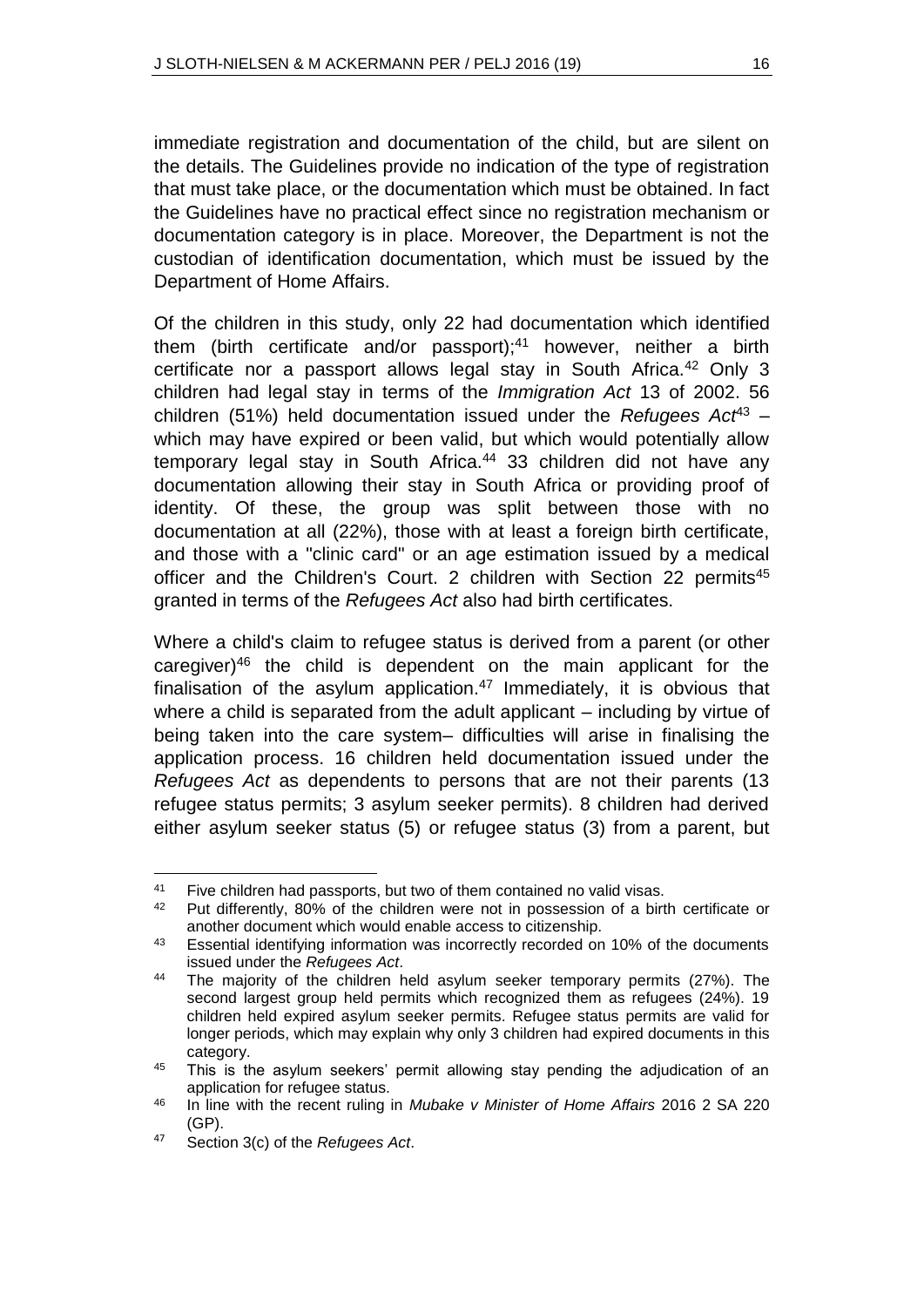had been since separated from the parent. It is highly probable that these children will experience difficulties in retaining their documentation once they attain their majority due to their separation from the main applicant.

A child's pathway to the nationality of a country depends largely on the documentation status of the parent(s) and birth registration. For 5 individual children, some of whom had been born in South Africa, both parents' nationalities were unknown to social workers. In 26 cases the identities of the fathers were not known. 13 children had parents of mixed nationalities, raising questions about which nationality they may eventually be able to claim.

Furthermore, nationality laws applicable in the country of origin and host country dictate much of the child's ability to become eligible for citizenship. Many questions exist around the nationality of refugees, and the migrant children (as well as the children of refugees) are often at high risk of becoming stateless.

One particular case in this study involved a child born to a father who is foreign and a mother who is a South African citizen, which would have entitled the child to South African citizenship. The child's birth had not been registered, though, and the child's mother had made no efforts to maintain a relationship with the child. The father had a stronger relationship with the child and was considering sending the child to live with his extended family in rural Nigeria. It follows, therefore, that if parents do not register the birth of the child and are not actively involved in securing identification documentation for a child, he or she may eventually lose the ability to access South African citizenship.

Birth on South African soil does not automatically confer South African nationality, and children born to foreign parents, including refugee parents, are considered non-South African citizens.<sup>48</sup> Non-citizens, including temporary residents, asylum seekers and refugees, have the right to register the births of children born in South Africa.<sup>49</sup> 19 children were born to foreign parents in South Africa, of whom 10 had birth certificates. The births of the other 9 children had not been registered.

<sup>48</sup> S 4(3) of the *Citizenship Act* 88 of 1995: "A child born in the Republic of parents who are not South African citizens or who have not been admitted into the Republic for permanent residence, qualifies to apply for South African citizenship upon becoming a major if- (a) he or she has lived in the Republic from the date of his or her birth to the date of becoming a major; and (b) his or her birth has been registered in accordance with the provisions of the *Births and Deaths Registration Act* 51 of 1992".

<sup>49</sup> See the definition of "non-South African citizen" at reg 1 of the *Regulations on the Registration of Births and Death* (Gen N R128 in GG 21075 of 26 February 2014).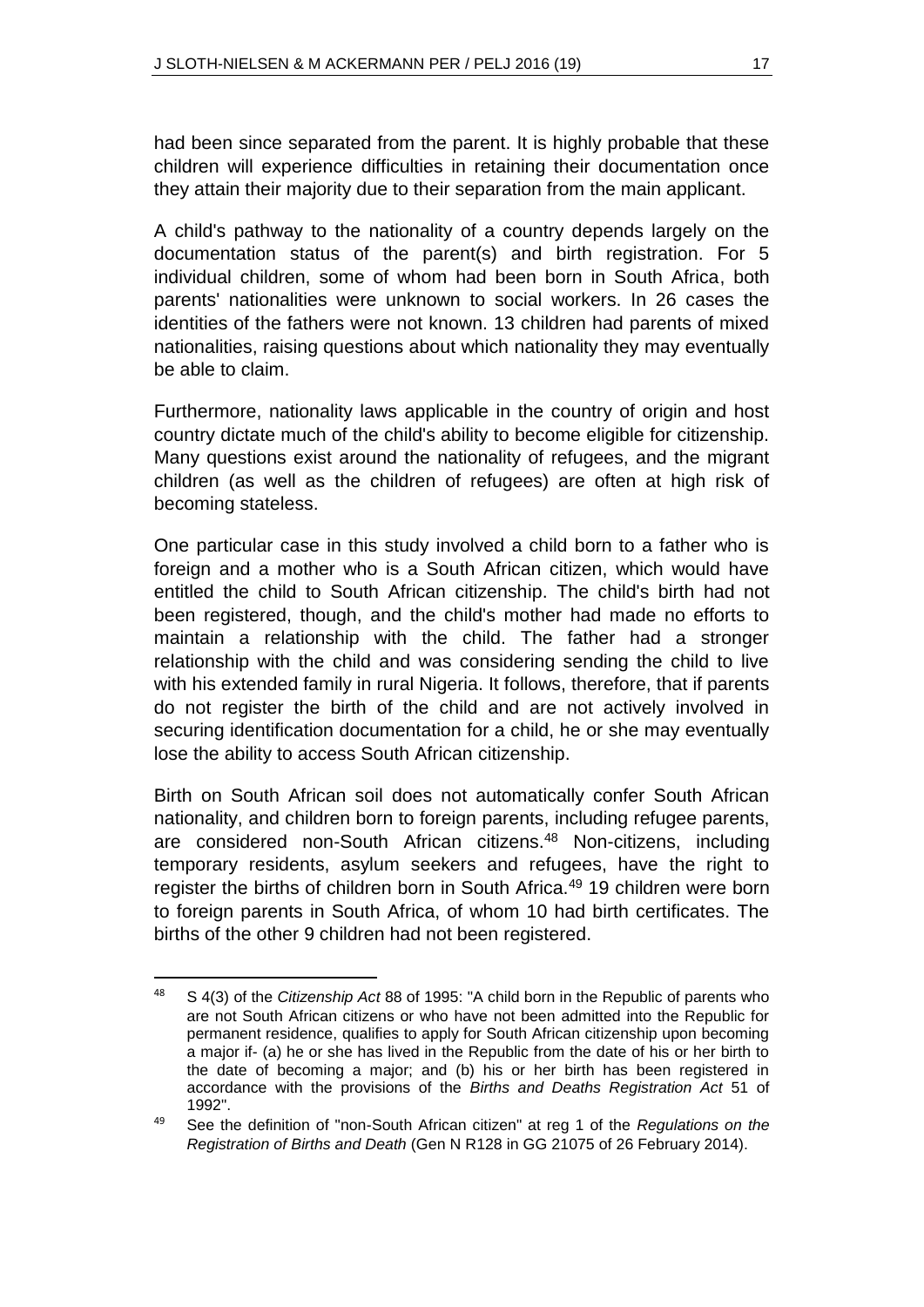A brief assessment points to at least 17 of the children being at high risk of statelessness – having no documentation or means of obtaining documentation which would enable them to claim any nationality. One example of children at risk of statelessness includes 4 children of the same family unit who applied for asylum with the assistance of a social worker. Their nationality was inaccurately captured on the section 22 asylum seeker permit as Mozambican, despite the fact that they originated from a Central African country. As a result of frequent migration across various borders, the absence of documentation, vague recollections of the country of origin and lost contact with their extended family, there appears to be no way of verifying their nationality. They do not appear to qualify for refugee status. Their father is deceased and they have no contact with their mother. Another example of children at risk of statelessness involves 2 children without proof of birth, brought from Angola to South Africa at a young age, and whose parents have both since passed away. The siblings have been placed in care for several years, have no contact with their extended family and have no documentation to enable a claim to Angolan citizenship. Another child was brought to South Africa from either Angola or the DRC at the age of 1 by an unrelated person. He has no recollection of his parents or country of origin. He has been placed in alternative care since the age of 4. All attempts at finding his family have failed. He has never had any contact with relatives and believes his parents to be deceased. He has no identification documentation and speaks only IsiXhosa and English.

3 clients are the children of an asylum seeker whose application was ultimately rejected in 2008, whereupon he returned to Burundi, leaving his children behind with their stepmother. He died in Burundi in 2010. The children were removed from the care of the stepmother. They have no proof of birth and have been in South Africa for more than 10 years. They have vague recollections of their home country, but they have no documentation to allow them to prove Burundian nationality.

A final example pertains to 3 children of the same family holding refugee status permits which document them as Congolese nationals. They were born in Kenya to a Kenyan mother and Congolese father. They derived refugee status from their mother, who abandoned them at a young age. The father passed away prior to migration. They have no documents to prove their birth or nationality. Without the mother's presence or confirmation of their birth by Kenyan authorities, they are unable to prove their descent.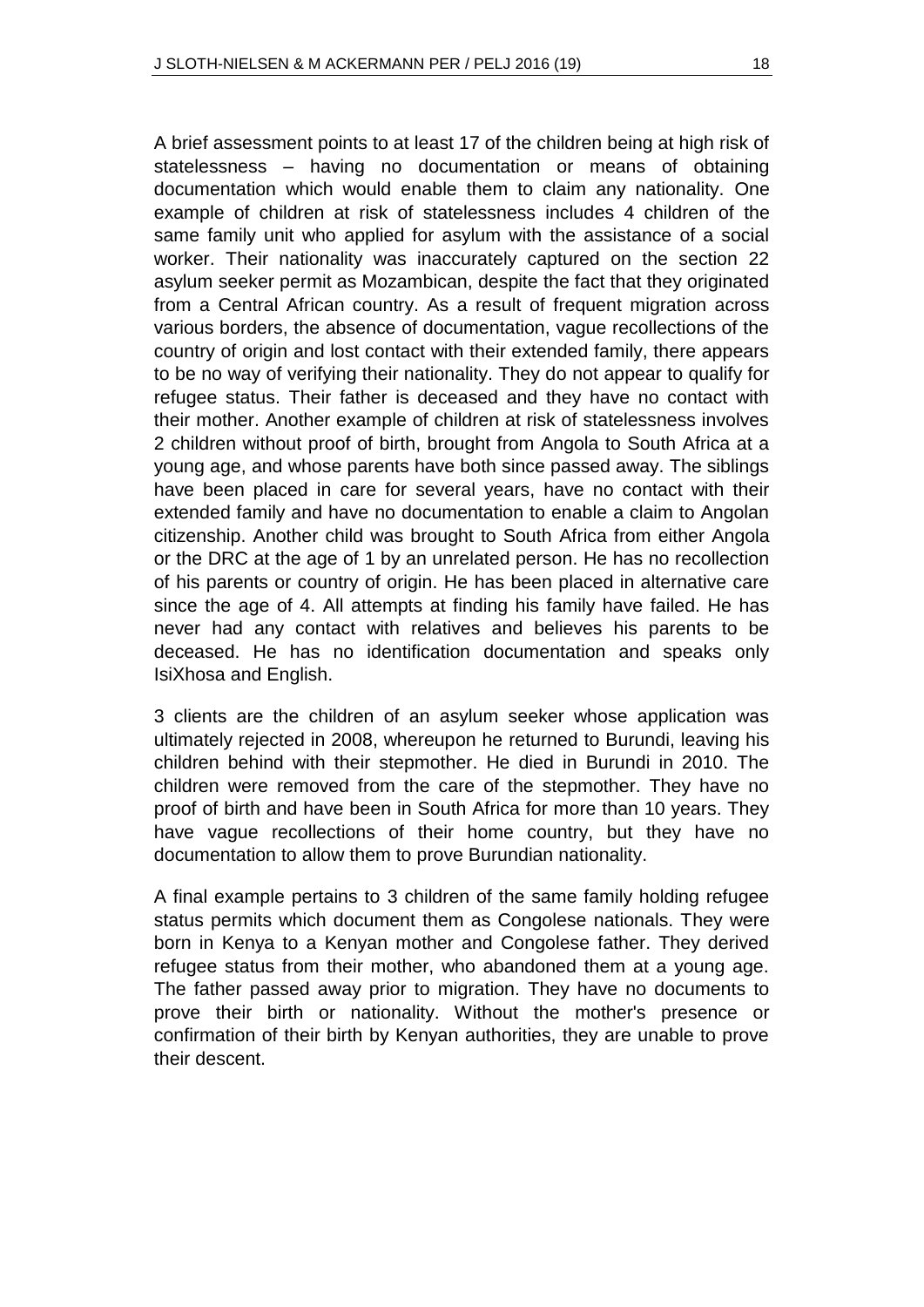## *5.4 Migration information*

As a general point, the interviewees (social workers at CYCCs) had very limited knowledge of the geographical regions from which the children came. The survey identified 15 (13%) of the children as separated minors and 27 (24%) as unaccompanied minors at the time of entry to South Africa. The data indicated that 47 children were accompanied by a parent or both parents at the time of entry into the country. In one case, it was not known whether the child was accompanied by anyone. 11 children were accompanied by adults unknown to them, which may point to smuggling (but does not necessarily amount to trafficking).<sup>50</sup>

This information is captured in the following Table:

| Entry to South Africa: Who accompanied the<br>child    |    |  |
|--------------------------------------------------------|----|--|
| Aunt, Uncle, Sibling (Separated)                       | 15 |  |
| Parent(s) (Accompanied)                                | 47 |  |
| Born in South Africa                                   | 19 |  |
| Other children (Unaccompanied)                         | 2  |  |
| Person<br>unknown<br>child<br>to<br>(Unaccompanied)    | 11 |  |
| Alone (Unaccompanied)                                  | 6  |  |
| Person known but unrelated to child<br>(Unaccompanied) | 8  |  |
| Unknown                                                |    |  |
|                                                        |    |  |

## **Table 2: Profile of people accompanying children**

Generally, social workers did not know at which border crossing the children had entered. It appears that all the children had crossed by land and none had travelled by plane to South Africa. The reasons for migration were difficult to categorise as these presented a confluence of multiple pull and push factors. Of the 15 children who entered South Africa as separated minors, 7 had been accompanied by extended family members who had the intention of claiming asylum, 5 had accompanied adults for socio-economic reasons, and 3 had entered for unknown reasons. Of the 27 unaccompanied minors, 8 had taken the decision to migrate (7%). The choice of the children to migrate alone had been motivated by the death of a primary caregiver, the desire to escape from poverty, an abusive domestic situation, or a conflict situation in the country of origin. Of these

<sup>&</sup>lt;sup>50</sup> Two cases of trafficking were being investigated by the police.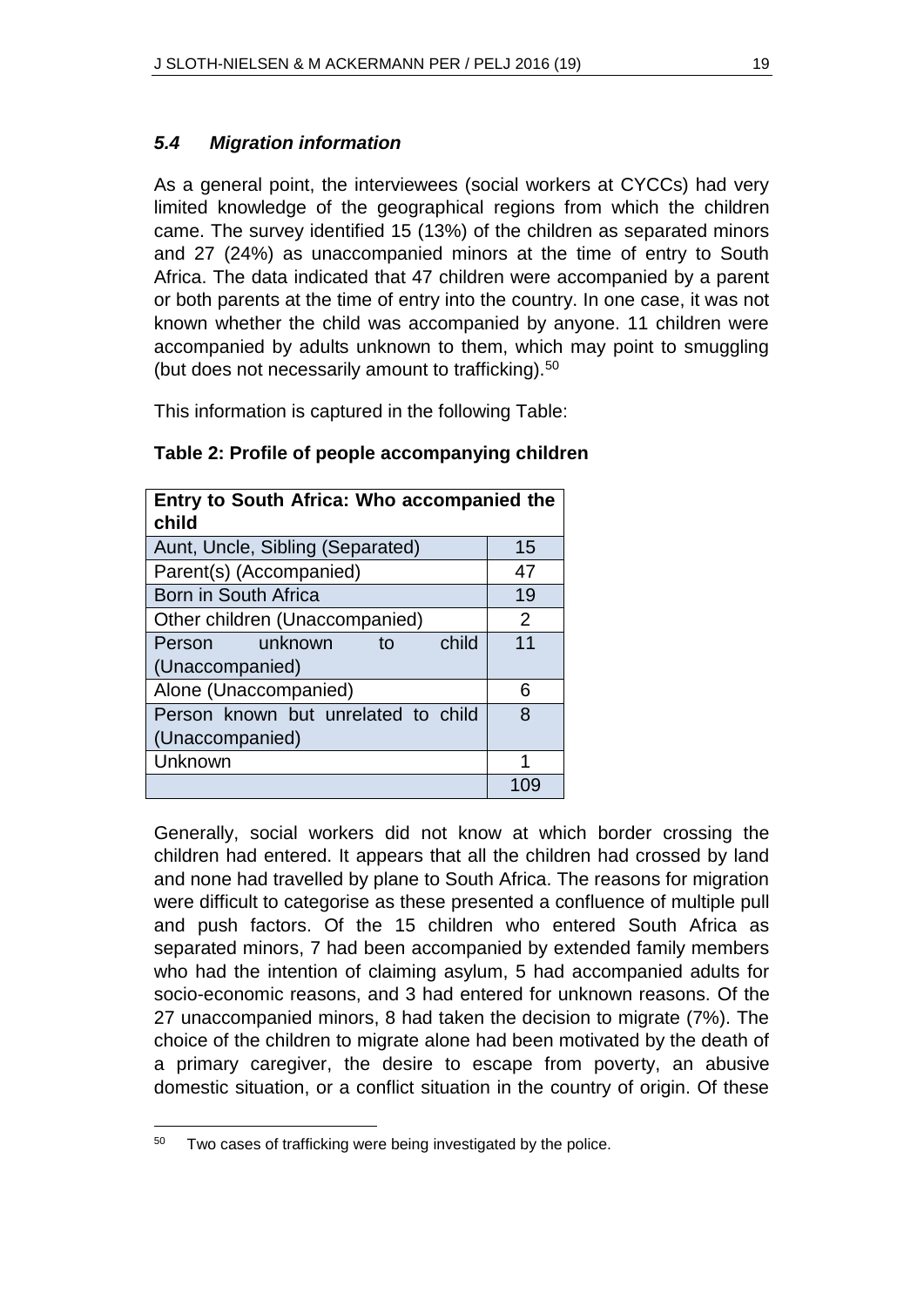unaccompanied children, 5 came to South Africa for socio-economic reasons and 3 migrated with the intention of claiming asylum.

The largest percentage of children were accompanied by a parent (43%) or an adult family member other than a parent (13%). Without being able to assess the adults' reasons for migration, but taking into consideration the children's documentation status, it is estimated that at least 60% of the adults accompanying children migrated for the purpose of claiming asylum (whether or not they would qualify for asylum status).

19 children's entries to South Africa were arranged between family members in the country of origin and family established in South Africa. 18 of them were sent to South Africa for socio-economic reasons, which included the availability of better education opportunities (5), the death of the primary caregiver (6), protection from domestic abuse (3) and the imprisonment of the primary caregiver (4). 1 child's entry was arranged to remove him from a conflict zone, following the death of his sole caregiver. A brief assessment indicated that 9 children (4 family units) appeared to qualify for refugee status. An unaccompanied or separated child who appears to qualify for refugee status, and who is found in circumstances which indicate that he or she is in need of care and protection under section 150 of the *Children's Act* should be brought in front of a Children's Court for an order to be assisted in applying for asylum.<sup>51</sup> However, numerous obstacles to this exist: Refugee Reception Officers (RROs) have in recent times applied the principle more consistently that children who are in South Africa without a parent are not able to apply for asylum without the intervention of a social worker. Further, only 3 remaining Refugee Reception Offices are open to new applications; these are located in Durban, Pretoria and Musina. Once an order in terms of section 32 of the *Refugees Act* is obtained, arrangements must be made for minors placed in alternative care to travel to one of these offices, accompanied by a social worker, in order to apply for asylum. Given the geographic location of the Refugee Reception Offices in relation to the Western Cape Province, this represents a major administrative, financial and logistical hurdle for CYCCs and social workers. 2 of the child clients in

<sup>51</sup> Section 32 of the *Refugees Amendment Act* 33 of 2008 refers to the *Children's Act* in cases where unaccompanied children are found in need of care, as follows: "(1) Any unaccompanied child who is found under circumstances that clearly indicate that he or she is an asylum seeker and a child in need of care contemplated in the Children's Act, 2005 (Act No. 38 of 2005), must— (a) be issued with an asylum seeker permit in terms of section 22; and (b) in the prescribed manner, be brought before the Children's Court in the district in which he or she was found, to be dealt with in terms of the Children's Act, 2005." This amendment is not yet in force as regulations remain to be drafted. It would at least provide some clarity as to the documentation status of children dealt with in terms of the Children's Act and placed in CYCCs.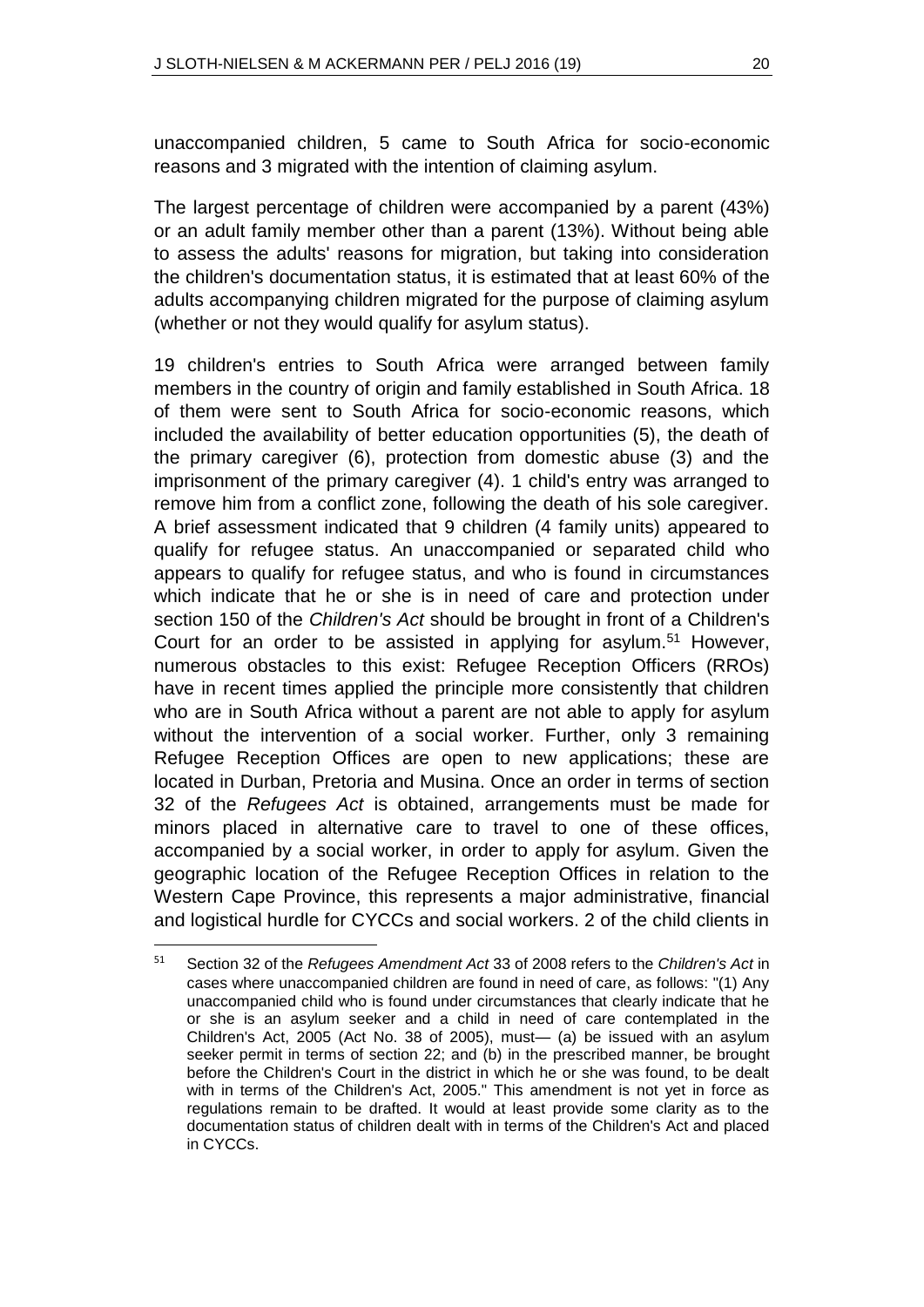our study turned 18 in 2014 and were able to travel to Durban by themselves. Their claims were rejected as unfounded since they could not satisfy the Refugee Status Determination Officer of their knowledge of the region they claimed to originate from (the Eastern DRC). During the interview they were expected to show a certain level of knowledge about geographical landmarks and social and political issues affecting the area of former habitual residence, but they had already been residing in South Africa for over 4 years. Arguably, they might have qualified for refugee status if they had been able to claim asylum at the time of their arrival.

The worrying conclusion is that the asylum system is effectively inaccessible to unaccompanied and separated refugee children placed in the Western Cape. When dealing with foreign children, social workers should systematically assess their reasons for migration as soon as possible. If a social worker is not in a position to assess the validity of a child's potential claim to asylum, it is essential that an opinion be obtained from a person who is knowledgeable on refugee law. It is then recommended that children who appear to qualify for refugee status be assisted by social workers to access the Children's Court for an order in terms of section 32 of the *Refugees Act* as soon as possible so that they can apply for refugee status.

## *5.5 Possibilities for family tracing and reunification*

Family tracing and reunification is the preferred option in law and policy for separated and unaccompanied children, where this is in the best interests of the child. This is reflected in the available international law instruments referred to above, as well as in the Department of Social Development's Standard Operating Procedures and Guidelines. However, this option was not possible in many instances for the children in our study. Both parents of 9 children, representing 6 family units, were deceased. For 9 children, representing 7 family units, both parents' whereabouts were unknown and it was not known if they were still alive. Only 19 children had both parents still alive. The information is captured in Table 3:

| <b>Parents</b>                        | <b>Individual</b><br>children |
|---------------------------------------|-------------------------------|
| Both parents deceased                 |                               |
| Both parents whereabouts unknown      | 9                             |
| Mother living and whereabouts known   | 59                            |
| Mother living and whereabouts unknown |                               |
| Mothers deceased                      | 23                            |

### **Table 3: Family tracing**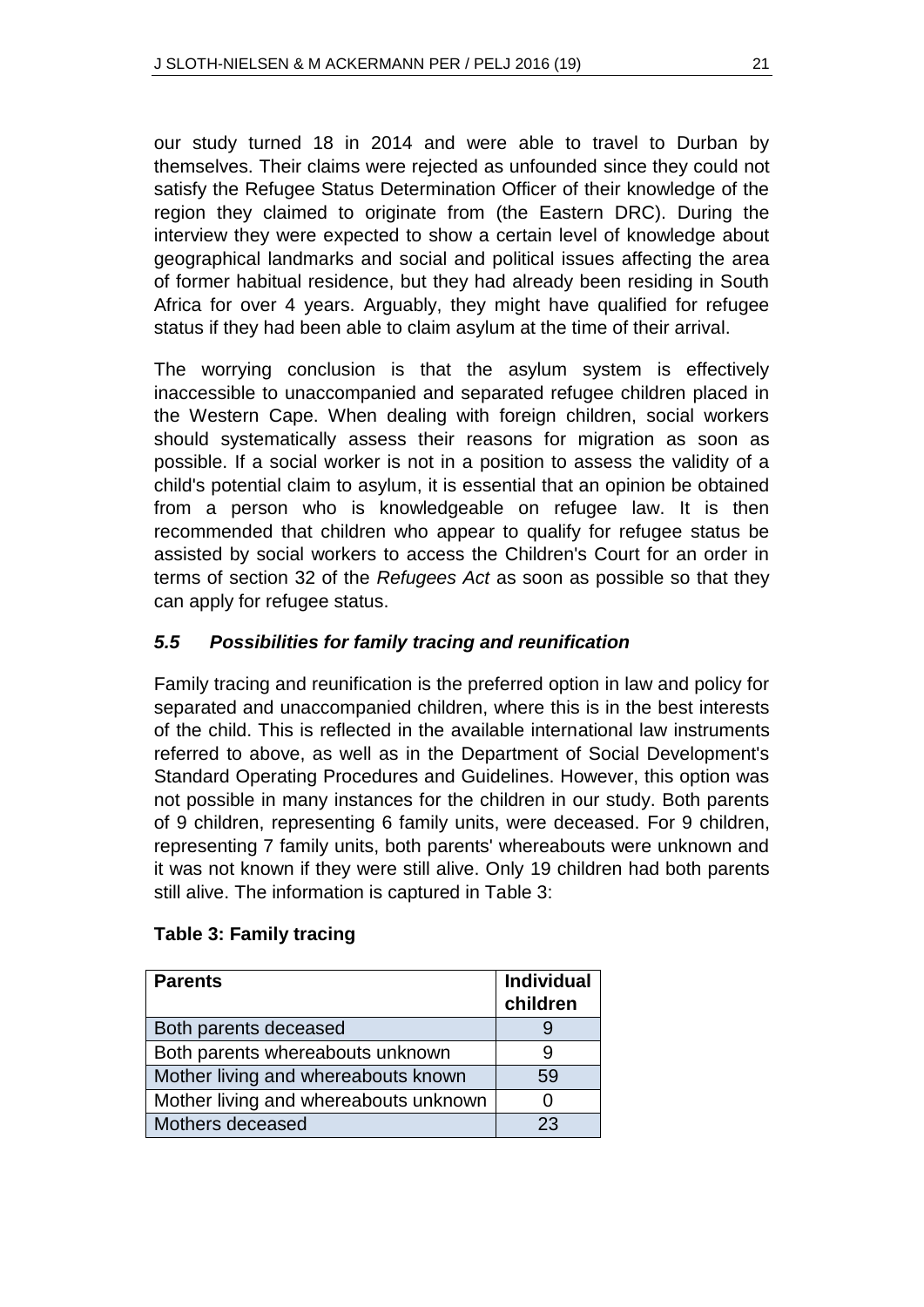| Unknown if mother is alive and      |  |  |  | 27             |
|-------------------------------------|--|--|--|----------------|
| whereabouts unknown                 |  |  |  |                |
| Father deceased                     |  |  |  | 33             |
| Father living and whereabouts known |  |  |  | 33             |
| Both parents living                 |  |  |  | 1 <sub>Q</sub> |

A total of 59 children had mothers who were living. Of these, the mothers of 35 children were resident in South Africa and were the primary caregivers of the children prior to placement. The remaining 24 children's mothers resided outside South Africa. The locations of the mothers, as far as this could be established, are indicated on the Table below. Of the 59 children whose mothers are alive and whose places or countries of residence are known, 44 had been able to make contact with their mothers, or were in continued contact. 15 children had no contact with their mothers despite knowing their geographical location.<sup>52</sup>

| <b>Location of mother</b>       | <b>Number</b> |
|---------------------------------|---------------|
| <b>Western Cape</b>             | 29            |
| Gauteng                         | 6             |
| Angola                          | 5             |
| <b>Burundi</b>                  | 3             |
| <b>DRC</b>                      | 6             |
| <b>Malawi</b>                   | 1             |
| Mozambique                      | 4             |
| Spain                           | 3             |
| Zambia                          | 1             |
| Zimbabwe                        | 1             |
| <b>Total mothers in South</b>   | 35            |
| Africa                          |               |
| mothers outside<br><b>Total</b> | 24            |
| <b>South Africa</b>             |               |
| <b>Total</b>                    | 59            |

l

#### **Table 4: Location of mothers whose whereabouts are known**

In the cases of 33 children, the whereabouts of their fathers were known or presumed. The fathers of 20 children continued to reside in South Africa, whilst 13 children's fathers were outside South Africa. Of the 33

 $52$  The nature of contact varied between telephonic contact only, visits and telephonic contact, and indirect contact (contact via a third person or messenger).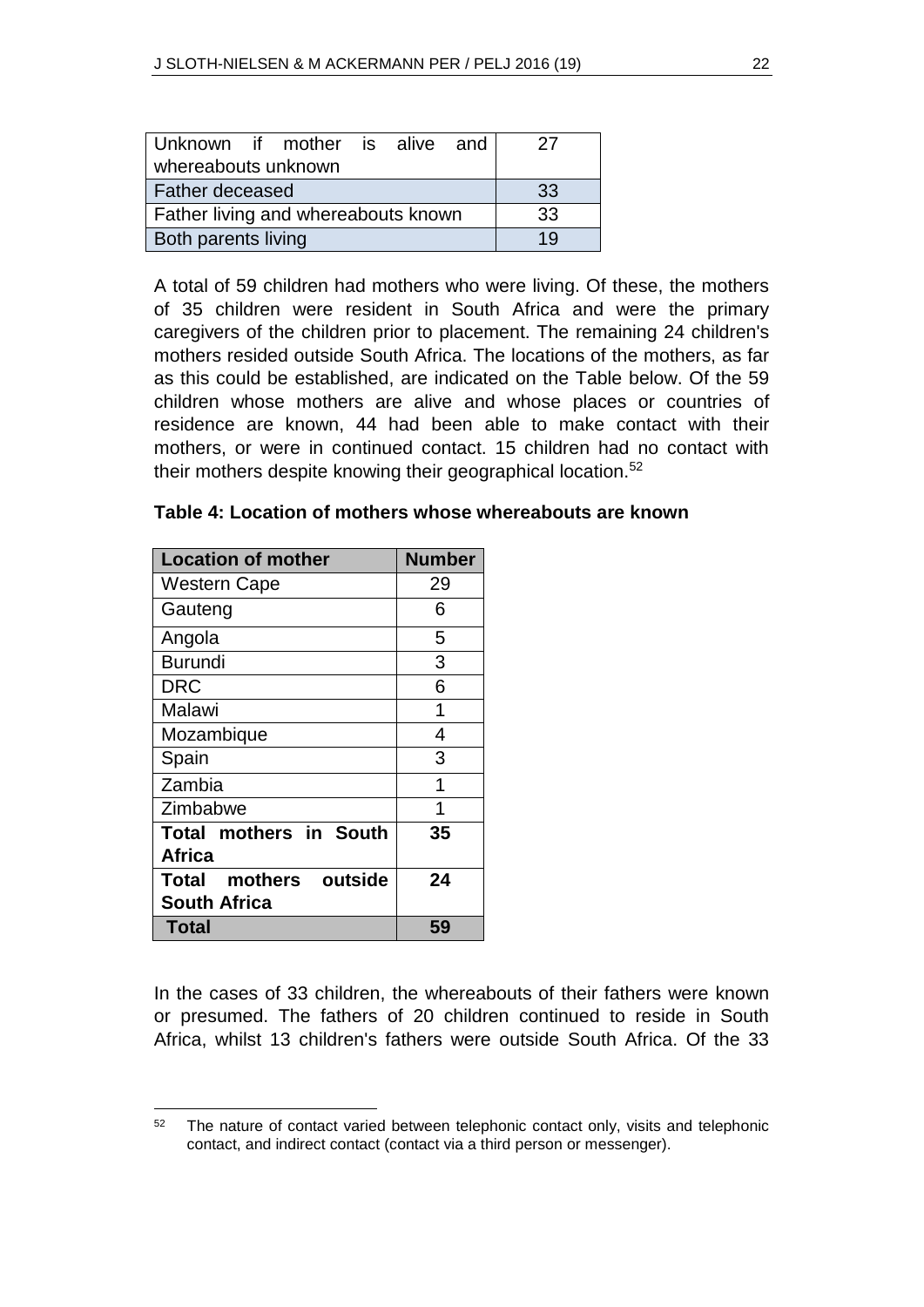cases, 24 children maintained contact with their fathers. In 33 instances the fathers were deceased.

Family reunification efforts were being pursued in 28 cases in the sample, but only where there was a potential caregiver in South Africa. Of the 24 children whose mothers reside abroad, 10 were in telephonic contact with them. Of these, only 2 were deemed to have a good relationship with their mothers, whilst social workers described the remaining relations as "weak". The fathers of 4 children (4 family units) were known to reside outside South Africa. In none of these cases was contact maintained.

It was concluded from the interviews with them that the social workers were making real efforts to reunify foreign children with their parents who were resident in South Africa, but that cross-border family reunification was not being pursued. This represents a major challenge to finding durable solutions for foreign children.

Placement with extended family within or outside South Africa was a potential option for some children. Indeed, in 6 cases efforts had been made to trace extended relatives, but the outcomes were still pending.

# **6 Conclusions**

The expression "lost in care" seems apposite for the majority of children identified in CYCCs in the Western Cape Province. Whilst the overall number of foreign separated and unaccompanied children is not large relative to the total number of children in formal care in residential institutions, it is apparent, too, that the number is not insignificant, and that the children concerned languish for many years, even decades, in institutional care. A significant number of the children in this study fall into the age groups 16-18 (19%) and 11-15 (37%), which is a crucial period, as documentation must be secured for children who remain in South Africa when they reach 18. While it is difficult to estimate, it is foreseen that many of the children will have no choice but to return to the country of origin once the placement order is no longer valid, since no documentation options are available to them. However, due to the generally lengthy periods spent in the alternative care system, these children will have lost their ability to speak the languages of those countries, will have lost their national identity, and will have lost their sense of belonging.

It is also suggested that the Department of Social Development should consider the possibility of the placement of younger foreign children in the foster care of recognised refugees, so that they can maintain ties to their country of origin. This is reportedly currently not the standard practice of child protection agencies, although legally there is no impediment to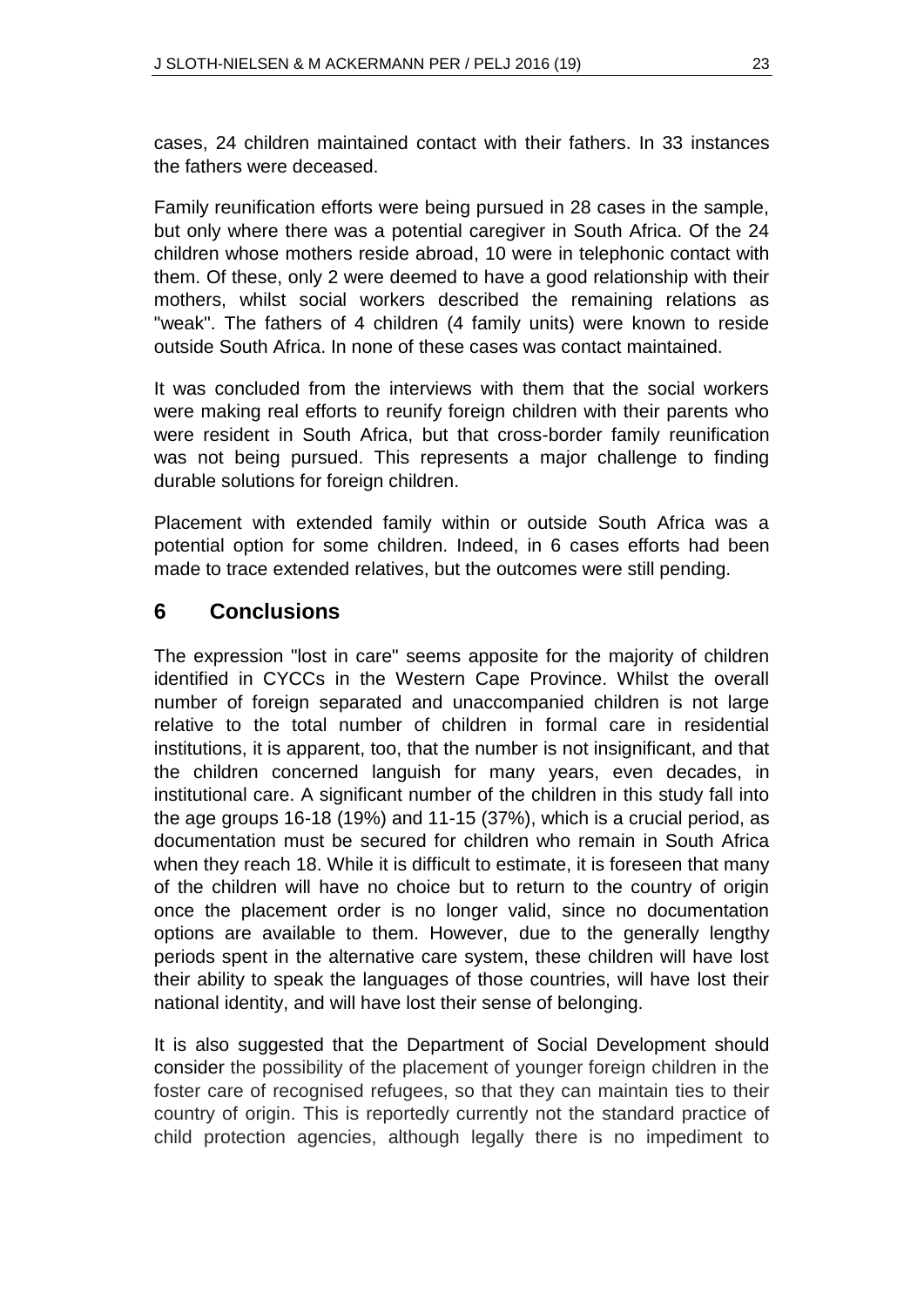refugees acting as foster parents. The monthly cost of maintaining a child in care in a residential facility is around R2800, whilst a foster care grant costs the State around R860.<sup>53</sup> Since foster care is family type placement, it should be preferred to institutional care.

The study showed that half of the children born in South Africa do not have birth certificates. It is therefore imperative that social workers work with parents to ensure that children's births are registered and that the child is in possession of a birth certificate. Finally, since family tracing and reunification efforts do not often appear to bear fruit, it is recommended that durable documentation solutions be explored by the Department of Home Affairs. In this regard, the study strongly recommends that the Department of Home Affairs consider granting permanent residency to unaccompanied and separated foreign children on the grounds of statelessness, or on the basis of special circumstances, as provided for under section 31(2)(b) of the *Immigration Act*, in cases in which family tracing and reunification efforts have failed.<sup>54</sup> and for which children no other alternatives exist.

# **Bibliography**

# **Literature**

Anderson *et al* "Unaccompanied and Unprotected"

Anderson K *et al* "Unaccompanied and Unprotected: The Systemic Vulnerability of Unaccompanied Migrant Children in South Africa" (Liefaard T and Sloth-Nielsen J *25 Years of the UN Convention on the Rights of the Child: Taking Stock and Looking Forward* (Brill Leiden 2016 forthcoming)

# Connelly 2015 *Int'l J Child Rts*

Connelly H *Seeking the Relationship between the UNCRC and the Asylum System Through the Eyes of the Unaccompanied Asylum Seeking Children and Young People* 2015 *Int'l J Child Rts* 52-77

# DSD *Guidelines*

l

Department of Social Development *Guidelines on Separated and Unaccompanied Children Outside their Country of Origin in South Africa*  (The Department Pretoria 2009)

<sup>53</sup> South African Government 2015 http://www.gov.za/services/child-care-socialbenefits/foster-child-grant.

<sup>&</sup>lt;sup>54</sup> Taking into consideration the reasons for migration, the reasons for placement, and the number of years in care, and through setting minimum standards for an assessment of the possibilities of family tracing and reunification.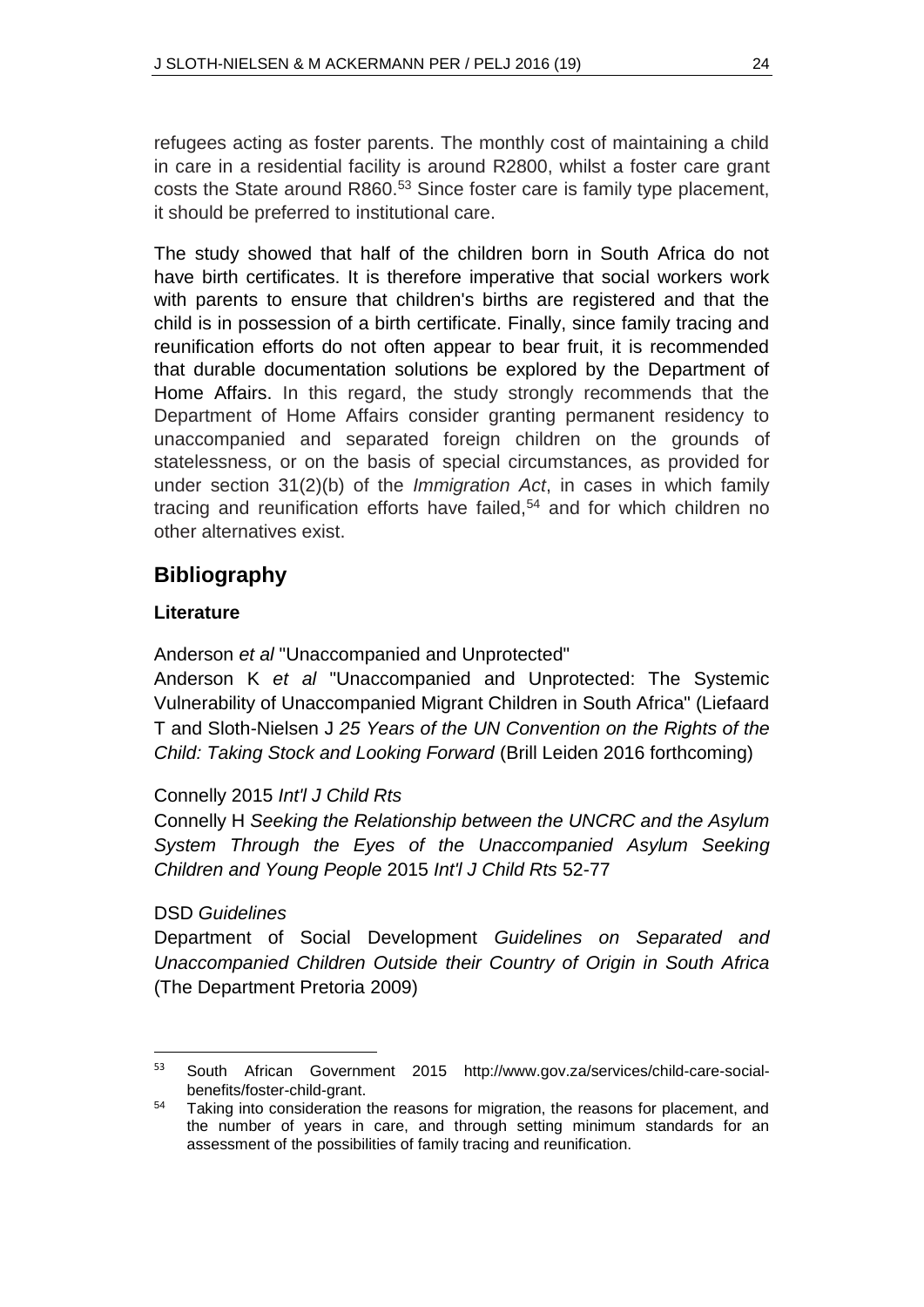### DSD *Standing Operating Procedures*

Department of Social Development *Standing Operating Procedures for the Tracing, Reunification or Alternative Care Placements of Unaccompanied and Separated Children in South Africa* (The Department Pretoria 2015)

### IOM *Addressing Irregular Migration Flows*

International Organisation for Migration *Addressing Irregular Migration Flows To South Africa: Profiling Unaccompanied Migrant Children in Musina, Limpopo Province* (unpublished report, 2014, copy on file with the authors)

Kaime "Protection of Refugee Children"

Kaime T "The Protection of Refugee Children under the African Human Rights System: Finding Durable Solutions in International Law" in Sloth-Nielsen J (ed) *Children's Rights in Africa: A Legal Perspective* (Ashgate London 2008) 183-197

Southern Hemisphere Consulting *Draft Report for System Mapping* Southern Hemisphere Consulting *Draft Report for System Mapping of the Protection of Unaccompanied and Separated Migrant Children in South Africa* (submitted to Save the Children South Africa, 26 February 2016, copy on file with the authors)

### **Case law**

*C v Department of Health and Social Development Gauteng* 2012 2 SA 208 (CC)

*Centre for Child Law v Minister of Home Affairs* 2005 6 SA 50 (T)

*In re Minister of Social Development* (North Gauteng High Court) unreported case number 21726/2011 of 22 June 2011

*Mubake v Minister of Home Affairs* 2016 2 SA 220 (GP)

### **Legislation**

*Births and Deaths Registration Act* 51 of 1992

*Child Care Act* 74 of 1983

*Children's Act* 38 of 2005

*Citizenship Act* 88 of 1995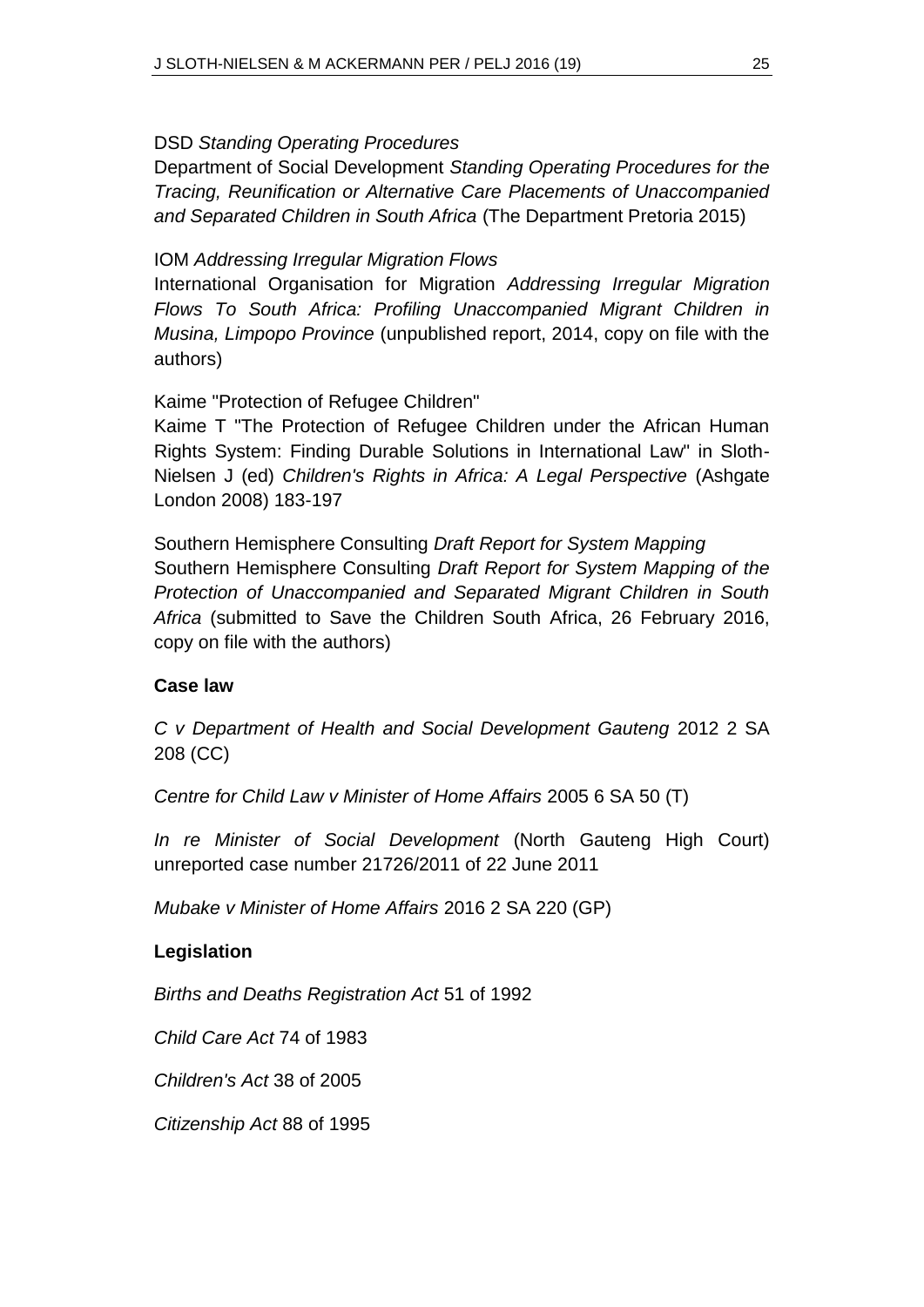### *Immigration Act* 13 of 2002

#### *Refugees Act* 130 of 1998

*Refugees Amendment Act* 33 of 2008

#### **International instruments**

*African Charter on the Rights and Welfare of the Child* (1990)

*Convention on the Rights of the Child* (1989)

UN Committee on the Rights of the Child *General Comment No 6: Treatment of Unaccompanied and Separated Children Outside their Country of Origin* (2005)

UN General Assembly *Guidelines for the Alternative Care of Children* UN Doc A/RES/64/142 (2010)

UNHCR *Guidelines on the Protection and Care of Refugee Children* (1994)

#### **Government publications**

*Children's Act Amendment Bill* B13 of 2015 (published in GG 38703 of 17 April 2015)

*Children's Act Second Amendment Bill* B14 of 2015 (published in GG 38703 of 17 April 2015)

*Regulations to the Refugees Act* (Gen N R366 in GG 21075 of 6 April 2000)

*Regulations on the Registration of Births and Death* (Gen N R128 in GG 21075 of 26 February 2014)

#### **Internet sources**

IOM 2013 https://publications.iom.int/books/children-move

International Organisation for Migration 2013 *Children on the Move* https://publications.iom.int/books/children-move accessed 10 April 2015

Save the Children UK 2007 http://www.savethechildren.org.uk/en/docs/children-crossing-borders.pdf